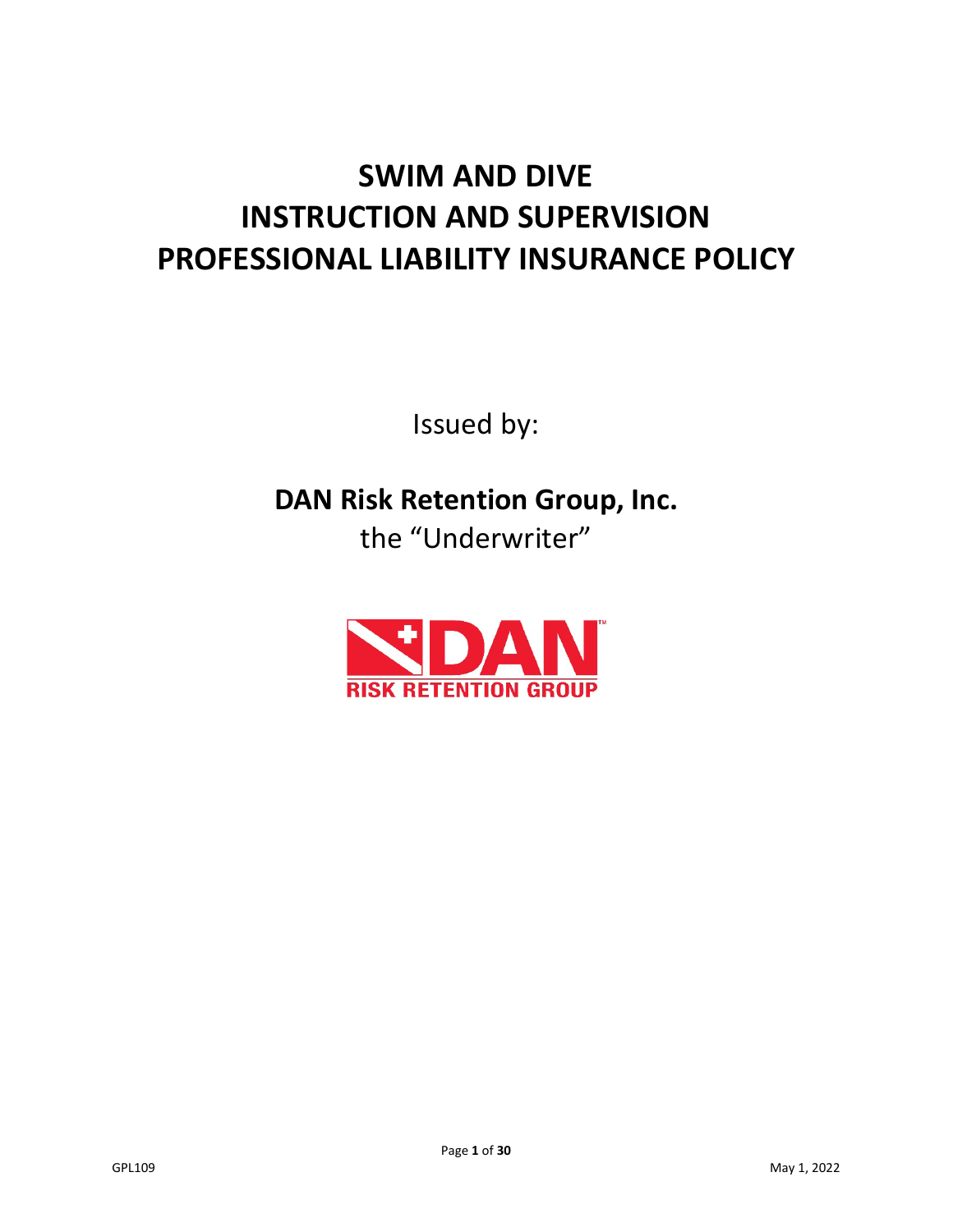# **SWIM AND DIVE INSTRUCTION AND SUPERVISION PROFESSIONAL LIABILITY INSURANCE POLICY**

# **TABLE OF CONTENTS**

| EXCLUSIONS RELATED TO PROFESSIONAL STANDARDS AND CONDUCT MARIEMAL MARKET MARKET TO PROFESSIONAL STANDARDS AND CONDUCT                     |  |
|-------------------------------------------------------------------------------------------------------------------------------------------|--|
| EXCLUSIONS FOR ASBESTOS, LEAD, SILICA, POLLUTION,<br>HAZARDOUS SUBSTANCES, RADIATION, NUCLEAR MATERIAL AND COMMUNICABLE DISEASE ________8 |  |
| <b>EXCLUSIONS FOR VIOLATION OF CIVIL AND CRIMINAL LAWS, RULES AND REGULATIONS</b> 13                                                      |  |
| EXCLUSIONS FOR WAR AND TERRORISM <b>[19] TERICIS AND TERRORISM</b> 24                                                                     |  |
|                                                                                                                                           |  |
|                                                                                                                                           |  |
|                                                                                                                                           |  |
| <b>FORMS AND ENDORSEMENTS SCHEDULE</b>                                                                                                    |  |
|                                                                                                                                           |  |
| SCHEDULE OF TRAINING AGENCY AFFILIATIONS MARKET AND ACCORDINATION CONTRACT 23                                                             |  |
| SCHEDULE OF ADDITIONAL INSUREDS 25 25                                                                                                     |  |
| CYLINDER INSPECTION INSTRUCTION ENDORSEMENT MARKET MANAGEMENT METAL MARKET AND MALL 27                                                    |  |
| WATER-BASED PERFORMANCES AND DAM OR RESERVOIR ENDORSEMENT MARKET MANAGEMENT METALL 28                                                     |  |
| AAUS ENDORSEMENT [1111] [29] AAUS ENDORSEMENT [111] [29] AAUS ENDORSEMENT [111] [29] AAUS ENDORSEMENT [111] [29                           |  |
|                                                                                                                                           |  |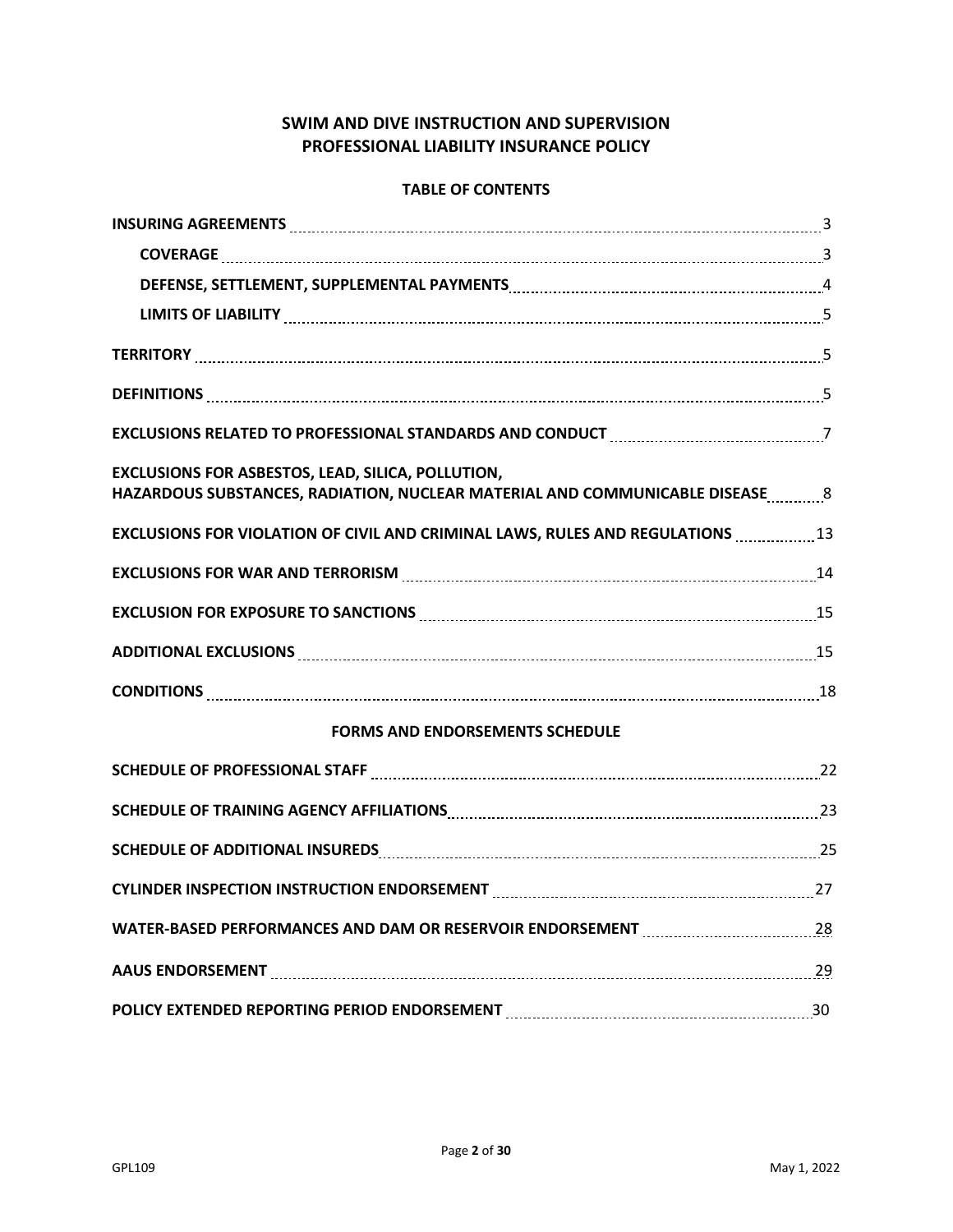# **DAN RISK RETENTION GROUP, INC.**

**NAIC No. 15928 – SC Company Code: 207640**

**(The "Underwriter")**

# **SWIM AND DIVE INSTRUCTION AND SUPERVISION PROFESSIONAL LIABILITY INSURANCE POLICY**

*This policy is issued by your Risk Retention Group. Your Risk Retention Group may not be subject to all of the insurance laws and regulations of your state. State insurance insolvency guaranty funds are not available for your Risk Retention Group.*

**NOTICE:** *THIS IS A CLAIMS MADE AND REPORTED INSURANCE POLICY. AS SET FORTH BELOW, COVERAGE UNDER THIS POLICY APPLIES ONLY TO CLAIMS FIRST MADE AGAINST THE INSURED DURING THE POLICY PERIOD AND REPORTED TO THE UNDERWRITER DURING THE POLICY PERIOD OR ANY EXTENDED REPORTING PERIOD PROVIDED UNDER THE POLICY. PLEASE REVIEW THE WORDING OF THIS POLICY CAREFULLY.*

In consideration of the payment of the premium and in reliance upon the statements in the **INSURED**'s application, which is made part of this policy and subject to the insuring agreements, Declarations Page, coverages, definitions, conditions, limitations, warranties, exclusions, and authorized endorsements to this policy, the **INSURED** and the Underwriter agree as follows:

#### **INSURING AGREEMENTS**

# **1. COVERAGE - CLAIMS MADE AND REPORTED**

- a. Subject to the applicable Limit of Liability, the Underwriter agreesto pay on behalf of the **INSURED** all sums which the **INSURED** shall become legally obligated to pay as **DAMAGES** for **BODILY INJURY** and/or **PROPERTY DAMAGE** for **CLAIMS** arising from any negligent act, error or omission in the rendering of or failure to render **PROFESSIONAL SERVICES** by the **INSURED**.
- b. This insurance only applies to **CLAIMS** that:
	- i. are first made against the **INSURED** during the **POLICY PERIOD**; and,
	- ii. are reported to the Underwriter in accordance with Section 1 of the Conditions during the **POLICY PERIOD** or any Extended Reporting Period provided under Section 1.e of the Insuring Agreements; and,
	- iii. arise from an **EVENT** commencing after the Retroactive Date specified on the Declarations Page and before the end of the **POLICY PERIOD**.
- c. A **CLAIM** will be considered to be first made at the earliest of the following times: (i) when notice of the **CLAIM** is received by the **INSURED** or (ii) when a **CLAIM** is made directly to the Underwriter in writing.
- d. **CLAIMS** arising from the same **EVENT** made against the **INSURED** over more than one **POLICY PERIOD** shall be deemed to have been made against the **INSURED** during the **POLICY PERIOD** in which the first **CLAIM** is made. If, during the **POLICY PERIOD** the **INSURED** first becomes aware of and gives written notice to the Underwriter of an **EVENT** which is likely to give rise to a **CLAIM**,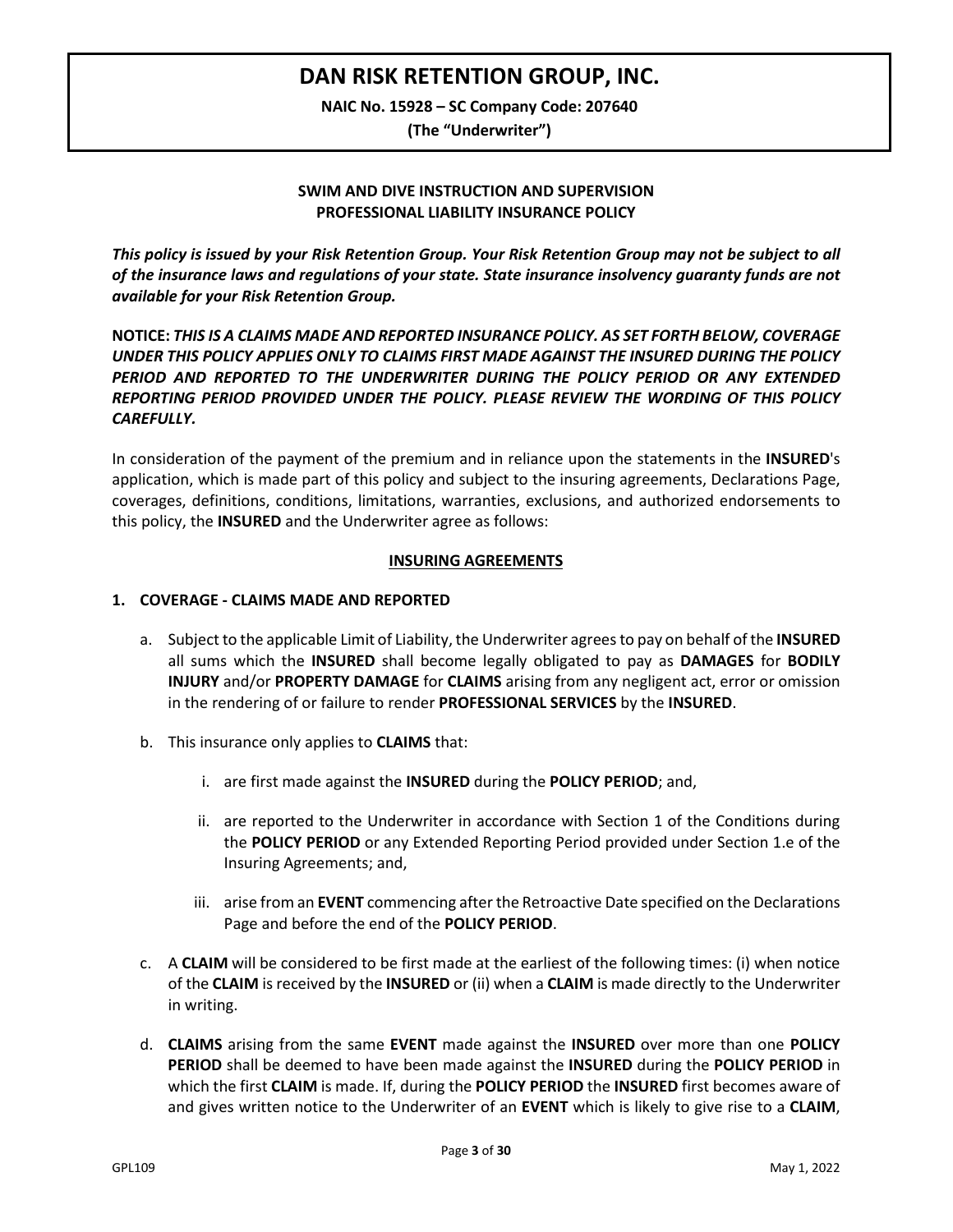then any subsequent **CLAIM** made against the **INSURED** arising from such **EVENT** shall be deemed to have been first made during the **POLICY PERIOD** in which the **EVENT** was first reported.

e. If this insurance is not renewed or is canceled, coverage will be provided for **CLAIMS** made during the **POLICY PERIOD** and reported to the Underwriter in accordance with Section 1 of the Conditions no more than ninety (90) days following the date of nonrenewal or cancellation, provided that the **EVENT** giving rise to the **CLAIM** commenced after the Retroactive Date specified on the Declarations Page and prior to the end of the **POLICY PERIOD**. After this ninety (90) day Extended Reporting Period, all coverage shall cease for any **CLAIM** which has not been previously reported as specified in this insurance. The Extended Reporting Period shall not apply if this insurance is canceled due to non-payment of premium. The Extended Reporting Period does not extend the **POLICY PERIOD** or reinstate or increase the Limits of Liability for this insurance.

# **2. DEFENSE, SETTLEMENT, SUPPLEMENTARY PAYMENTS**

a. The Underwriter shall have the right and duty to defend any **CLAIM** against the **INSURED** alleging **DAMAGES** for **BODILY INJURY** and/or **PROPERTY DAMAGE** which is covered and payable under the terms of this insurance, even if any of the allegations of the **CLAIM** are groundless, false or fraudulent. The Underwriter shall have the right to make such investigation and settlement of a **CLAIM** as deemed expedient and in its sole discretion.

Notwithstanding the foregoing, the Underwritershall not be obligated to defend any **CLAIM** if any of the following apply:

- i. The Per Event Limit of Liability for **DAMAGES** has been exhausted by payment of judgments, awards or settlements, or any combination thereof hereunder;
- ii. The Aggregate Limit of Liability for **DAMAGES** has been exhausted by the payment of judgments, awards or settlements, or any combination thereof hereunder; or
- iii. The Limit of Liability for **DEFENSE EXPENSES** has been exhausted by the payment of **DEFENSE EXPENSES** hereunder; provided, however, the Underwriter shall have the right and, in its sole discretion, may continue to defend a **CLAIM** against the **INSURED** notwithstanding the exhaustion of the Limit of Liability for **DEFENSE EXPENSES** but is under no obligation to do so.

#### b. **DEFENSE EXPENSES** means:

- i. All expenses incurred by the Underwriter in defending a **CLAIM**, all costs taxed against the **INSURED** in any suit arising from a **CLAIM** and all interest on the entire amount of the judgment therein which accrues after the entry of the judgment (post-judgment interest) and before the Underwriter has paid, tendered or deposited to court that part of the judgment which does not exceed the applicable Limit of Liability.
- ii. Premiums on appeal bonds required in any defended suit, provided the counsel retained by the Underwriter has a reasonable belief in the success of an appeal and the **INSURED** can qualify for an appeal. The Underwriter shall have no obligation to apply for or furnish an appeal bond.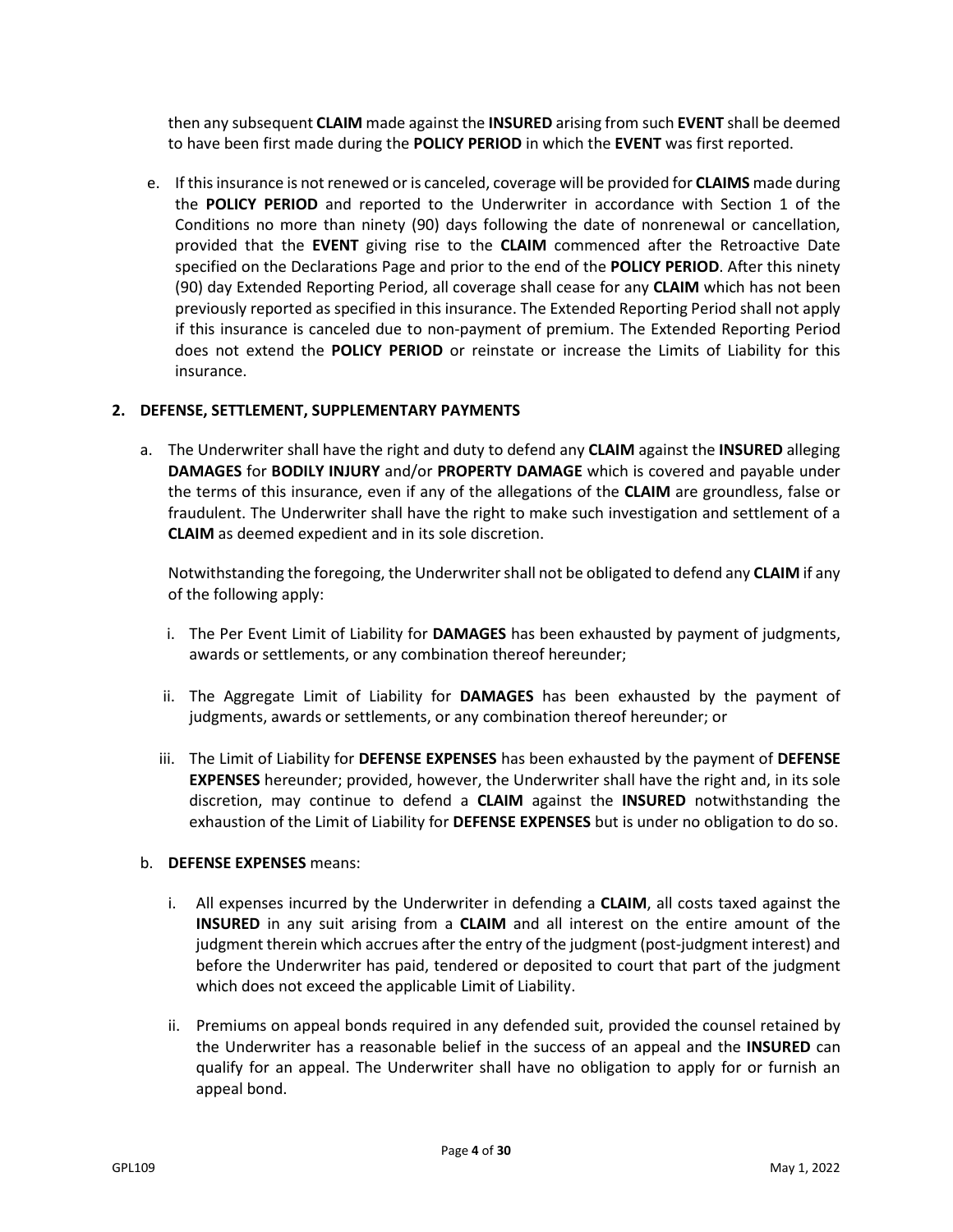iii. All reasonable expenses, other than loss of earnings, incurred by the **INSURED** at the Underwriter's request, and/or reasonable investigative fees and/or expenses directly incurred by the **INSURED** with the Underwriter's prior agreement.

#### **3. LIMITS OF LIABILITY**

- a. The Per Event Limit of Liability for **DAMAGES** specified on the Declarations Page is the most the Underwriter will pay for **DAMAGES** for any one **EVENT**.
- b. The Aggregate Limit of Liability specified on the Declarations Page is the most the Underwriter will pay for **DAMAGES** under this insurance.
- c. The Limit of Liability for **DEFENSE EXPENSES** specified on the Declarations Page is the most the Underwriter will pay for **DEFENSE EXPENSES** under this insurance.

The Limits of Liability stated in paragraphs a., b. and c. above shall apply regardless of the number of **EVENTS** resulting in **CLAIMS** made during the **POLICY PERIOD**, number of **CLAIMS** made or persons or organizations making **CLAIMS**, or the number of **INSUREDS** against whom **CLAIMS** have been made.

#### **TERRITORY**

This policy applies to **BODILY INJURY** and **PROPERTY DAMAGE** arising from any negligent act, error or omission in the rendering or failure to render **PROFESSIONAL SERVICES** by the **INSURED** anywhere in the world, but only if the **CLAIM** arising from such negligent act, error or omission is made and any suit relating to the **CLAIM** is brought in any of the 50 United States, the District of Columbia, Puerto Rico, or any of the possessions or territories of the United States.

#### **DEFINITIONS**

- 1. **BODILY INJURY** means physical injury, mental anguish, sickness, disease, shock or disability sustained by a person, including death resulting from any of these at any time.
- 2. **CLAIM(S)** means a demand for **DAMAGES** received by an **INSURED** or the Underwriter.
- 3. **DAMAGES** means a compensatory monetary judgment or award (including pre-judgment interest) or a settlement entered into with the Underwriter's prior written consent, but does not include:

#### a. **DEFENSE EXPENSES**;

- b. Punitive or exemplary damages, criminal or civil fines, judicial sanctions or penalties, damages specified by statute, or any damages which are a multiple of compensatory damages, whether at common law and/or by statute;
- c. The return or restitution of fees, compensation, profits, charges, and/or expenses paid to an **INSURED** for services rendered;
- d. Judgments or awards deemed uninsurable by law.
- 4. **DEFENSE EXPENSES** has the meaning stated in Section 2 of the Insuring Agreements.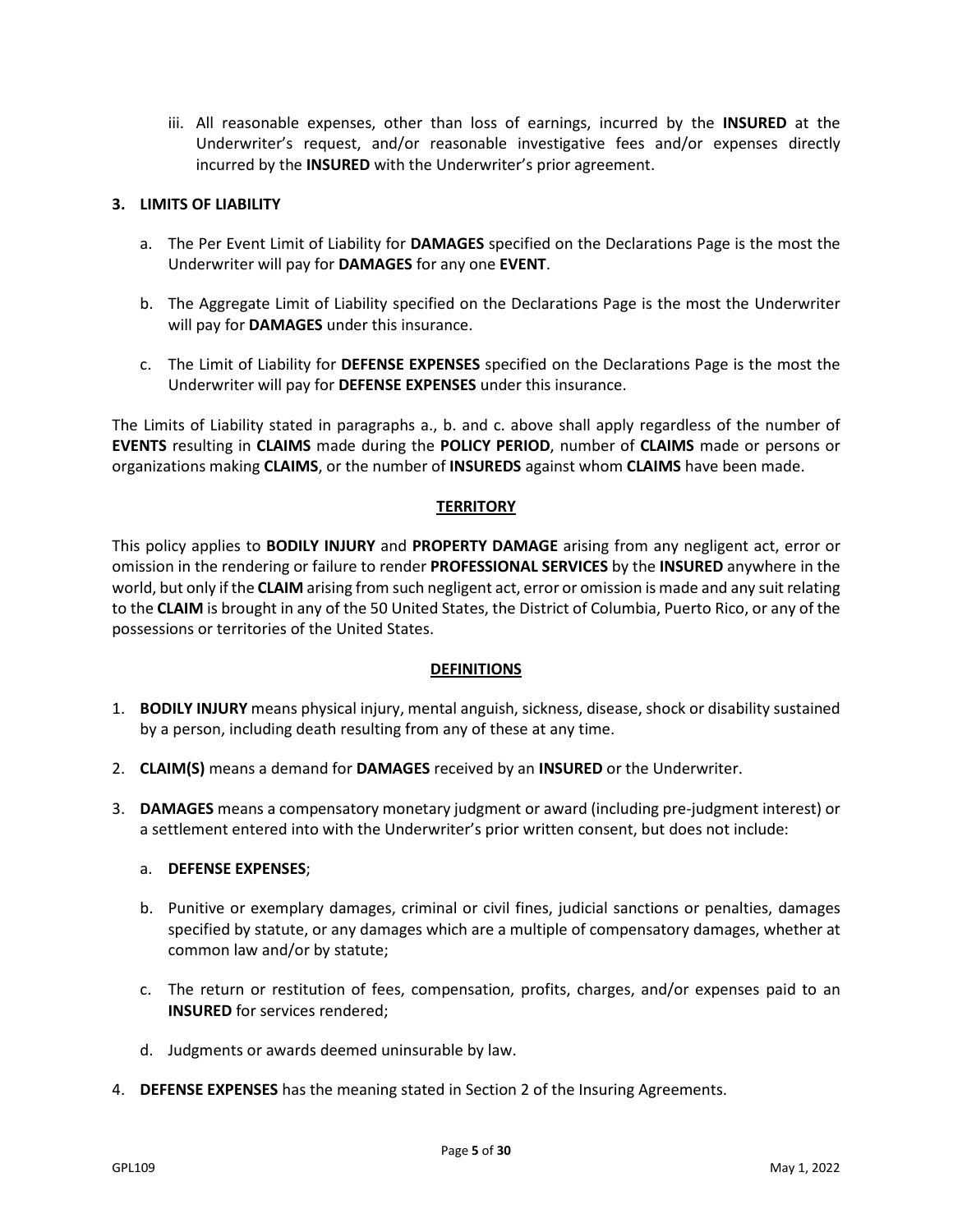- 5. **EVENT** means an accident, disaster, casualty or occurrence, or series of accidents, disasters, casualties or occurrences arising directly or indirectly from the same cause, whether involving one or more **INSUREDS** or **PARTICIPANTS**, that occurs while one or more **PARTICIPANTS** are:
	- a. in the water, entering the water or preparing to enter the water, or exiting the water, as part of a planned dive or swim activity; or
	- b. in a classroom or other instructional setting, while receiving **PROFESSIONAL SERVICES**.

An **EVENT** that is ongoing or involves a series of accidents, disasters, casualties or occurrences arising directly or indirectly from the same cause shall be considered to be a single **EVENT** and shall be considered to occur on the first date on which the **EVENT** commences. An **EVENT** also includes the failure or refusal of the **INSURED** to provide **PROFESSIONAL SERVICES**, provided such failure or refusal is not in violation of any law, including the Americans with Disabilities Act.

#### 6. **INSURED** means:

- a. The **NAMED INSURED**; and
- b. If the **NAMED INSURED** is a business, each member of the **NAMED INSURED**'s professional staff scheduled with the Underwriter but only to the extent such person is performing **PROFESSIONAL SERVICES** on behalf of the **NAMED INSURED** and as a member of the **NAMED INSURED**'s professional staff. If a person joins the **NAMED INSURED**'s professional staff after the first day of the **POLICY PERIOD**, that person will be an **INSURED** so long as the **NAMED INSURED** reports to the Underwriter in writing the name and date of hire of the person and any other information the Underwriter may reasonably require within thirty (30) days of the day the person joins the **NAMED INSURED**'s professional staff.
- 7. **NAMED INSURED** means the person or entity identified as the **NAMED INSURED** on the Declarations Page.
- 8. **PARTICIPANT** means any person being instructed, supervised, or guided while in water by an INSURED providing **PROFESSIONAL SERVICES.**
- 9. **POLICY PERIOD** means the period from the Effective Date of this policy stated on the Declarations Page to the Anniversary Date stated on the Declarations Page or the date this policy is canceled or otherwise terminated if the policy is canceled or otherwise terminated prior to the Anniversary Date.

#### 10. **PROFESSIONAL SERVICES** means:

a. the instruction, assisting with instruction, supervision, or in-water guiding of a **PARTICIPANT**  engaged in swimming, snorkeling, skin diving, free diving, RSSA (Recreational Surface Supplied Air) diving, SCUBA (Self-Contained Underwater Breathing Apparatus) diving (including recreational SCUBA, technical and rebreather SCUBA, and extended range SCUBA), breathhold/apnea, swimming or diving emergency response, swimming or diving professional development certification programs, mermaiding, lifeguarding, or public safety diving where such instruction, assisting with instruction, supervision, or guiding is provided by a properly qualified and trained **INSURED** in his or her capacity as a certified swim or dive professional; and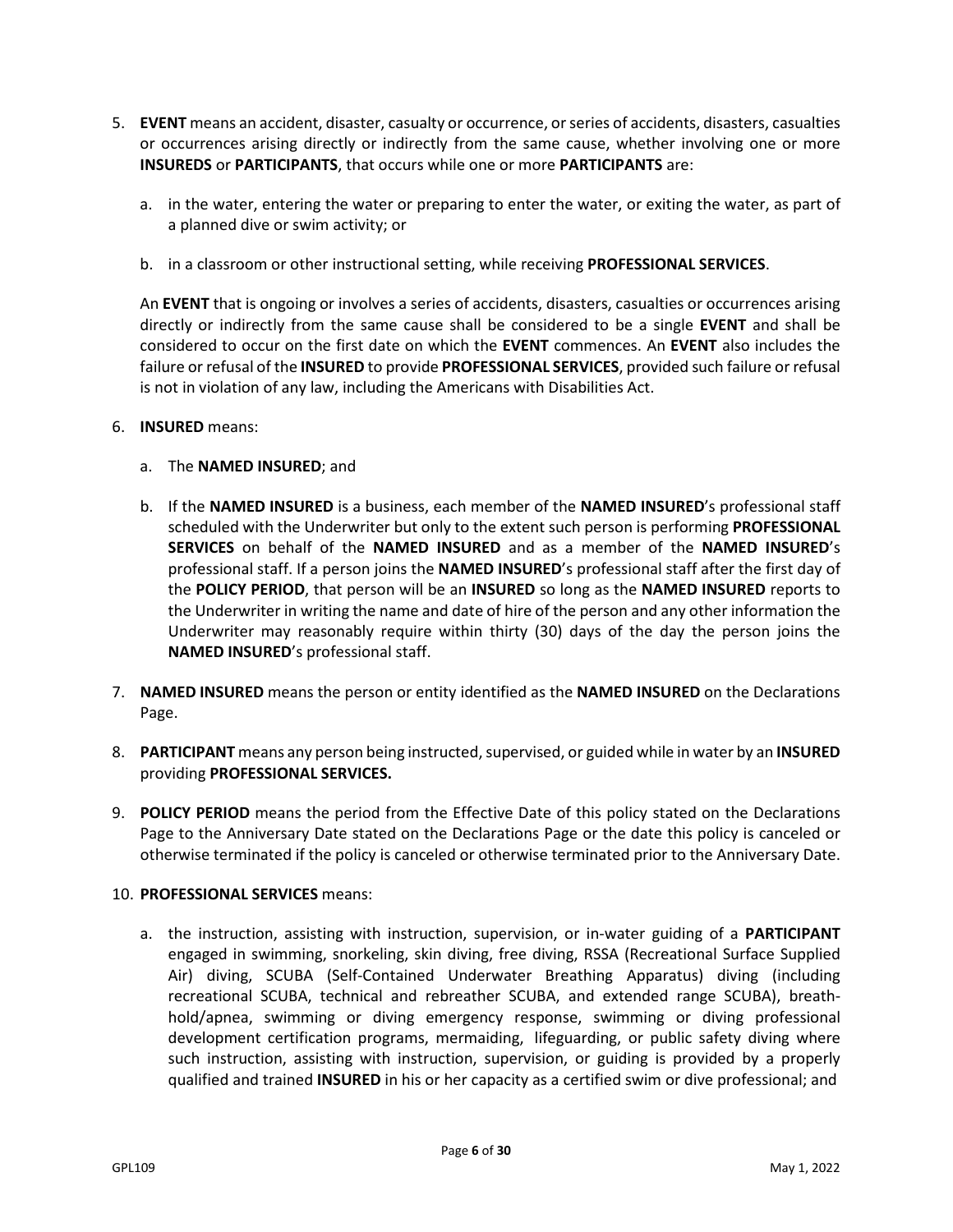- b. the training and supervision of a **PARTICIPANT** engaged in learning oxygen administration or other swimming or diving first-responder type first aid skills when provided by a properly qualified and trained **INSURED** in his or her capacity as a certified first aid instructor; and,
- c. for divemasters, or their equivalent, assisting an instructor with teaching an approved course or supervising and/or in-water guiding of a swimmer or certified diver in one of the swimming or diving activities described in 10a. above for which the Divemaster, or their equivalent, is properly qualified and trained, including but not limited to, providing first aid, conducting refresher SCUBA training for previously certified divers, and supervising confined in-water activities for Try-A Dive, Discover Scuba<sup>®</sup> Diving, Bubblemaker<sup>®</sup>, Seal Team<sup>®</sup> and other similar introductory swimming and diving activities.
- 11. **PROPERTY DAMAGE** means physical injury to tangible property, including all resulting loss of use of that property. All such loss of use shall be deemed to occur at the time of the physical injury that caused it. For the purposes of this insurance, electronic data is not tangible property. As used in this definition, electronic data means information, facts or programs stored as or on, created or used on, or transmitted to or from computer software, including systems and applications software, hard or floppy disks, CD-ROMs, tapes, drives, cells, data processing devices or any other media which are used with electronically controlled equipment.

# **EXCLUSIONS RELATED TO PROFESSIONAL STANDARDS AND CONDUCT**

No coverage is provided for any **CLAIM**:

- 1. Arising out of any **EVENT** involving any swimming or diving activities in which the **INSURED** was not an active member in good standing with the applicable certification agency or agencies through which the training or supervision was offered at the time of the **EVENT**;
- 2. Arising out of any **EVENT** involving any training or supervisory dive or swim activity conducted by the **INSURED** that fails to meet the standards of the applicable certification training agency or agencies through which the training or supervision was offered, provided that the failure to meet the standard was a contributing cause of the **EVENT**, and specifically including but not limited to the following;
	- a. any **EVENT** involving a training dive where an **INSURED** intentionally left or permitted any uncertified student to be unsupervised, however, this exclusion does not apply to a navigation exercise on the second or subsequent training dives after the **INSURED** has evaluated the student's required skills, or a situation where the **INSURED** is responding to an emergency situation; or
	- b. any **EVENT** involving a training dive for anyone under the age of 10, except those courses that are taught in confined water only (e.g. swimming pools) and such may be offered to anyone age 7 and older; or
	- c. any **EVENT** involving an introductory/discover scuba experience (any program designed to introduce uncertified divers to SCUBA diving via a supervised, controlled open water experience) that was not within the standards of either the Recreational SCUBA Training Council (RSTC) or the certification agency under which the introductory experience was offered;
- 3. Arising out of any diving activity that is not planned as a **RECREATIONAL DIVE** (defined as dives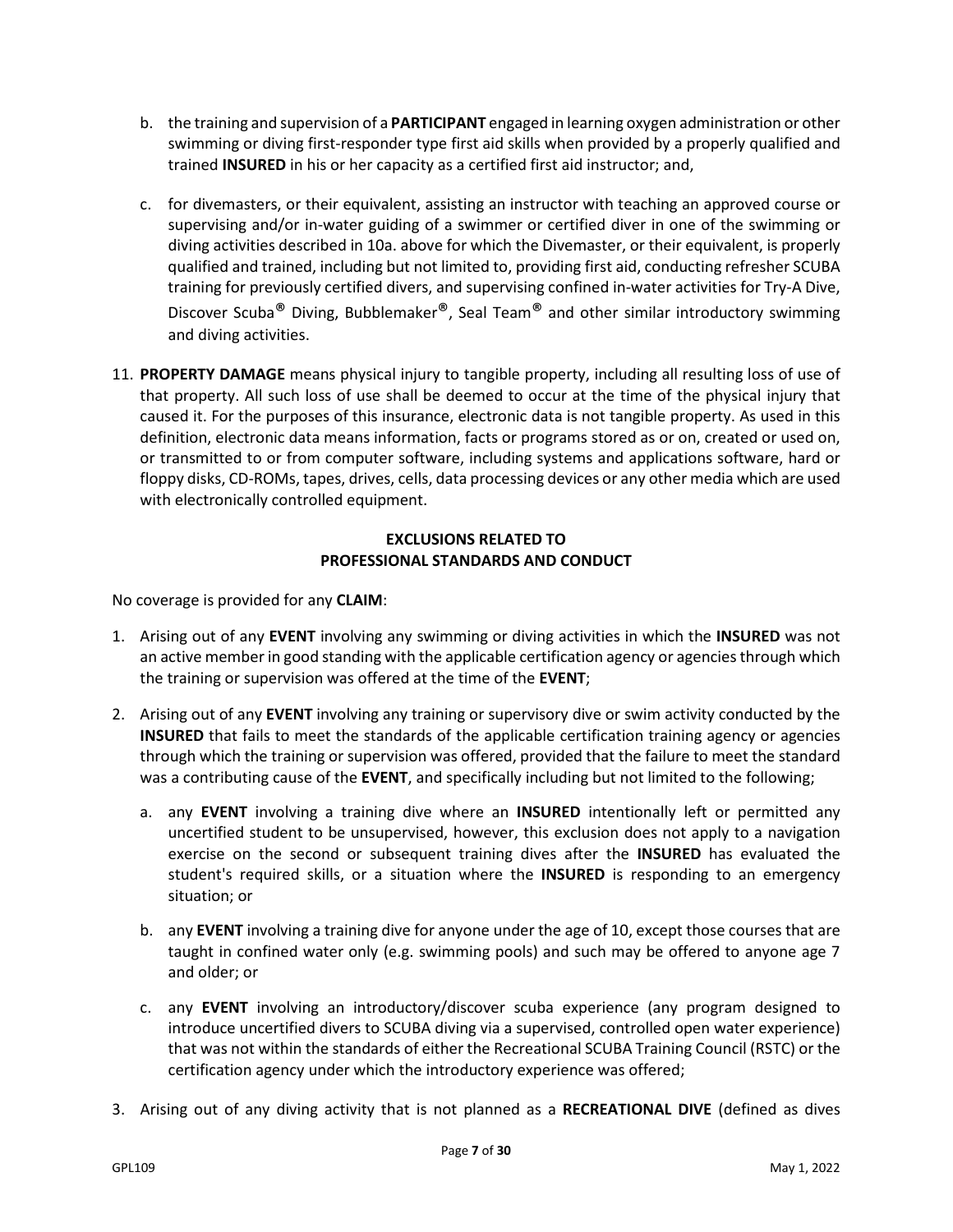planned to 130 feet or shallower, planned without mandatory stage decompression, and made using compressed air or oxygen enriched air 'nitrox' only), however this exclusion shall not apply to an **INSURED** who is engaged in the instruction or supervision of technical diving, provided the **INSURED** (i) has disclosed to the Underwriter that he or she is a technical diver, (ii) has been properly trained in technical diving and the equipment being used, (iii) has credentials to teach or supervise technical diving on the type of equipment being used at the time of the **EVENT**, and (iv) is engaged in a dive planned to a depth less than 330' using air, nitrox, helium or trimix.

- 4. Involving an **INSURED** who does not have appropriate training and/or all appropriate certifications (including first aid training, when required) to teach the course or supervise the dive or swim activity which resulted in the **EVENT**, specifically including but not limited to an **EVENT** involving technical training and/or technical training dives where the **INSURED** is not a technically certified professional or where the **INSURED** is a technically certified professional but exceeds the depths for which the **INSURED** is trained and certified to teach and/or supervise.
- 5. Where the **INSURED**
	- a. fails to obtain from the **PARTICIPANT** (or the parent(s) and/or legal guardian(s) of the **PARTICIPANT** if a minor) a completed medical history form prior to in-water training; or
	- b. allows a person to participate where the medical history form of that **PARTICIPANT** reveals a medical condition that is contraindicated for safe participation in any in-water activities and the **PARTICIPANT** has not provided a medical release from a physician or other licensed medical professional qualified to provide such a release (who is not the **PARTICIPANT** or the parent and/or legal guardian of a **PARTICIPANT**) approving the proposed in-water activity prior to any in-water training or supervision; or
	- c. fails to obtain from the **PARTICIPANT** (or the parent(s) and/or legal guardian(s) of the **PARTICIPANT** if a minor) a completed and signed written release of liability and assumption of risk in a form approved by the certification agency through which the training or supervision was offered and naming the **INSURED** as a released party; or
	- d. fails to obtain from the **PARTICIPANT** (or the parent(s) and/or legal guardian(s) of the **PARTICIPANT** if a minor) a completed and signed written release of liability and assumption of risk which acknowledges that some dive sites are remote, that a recompression chamber may not be readily available, and that the **PARTICIPANT** still wants to continue their training or diving and assume the risk in the absence of a recompression chamber; or
	- e. fails to retain teaching records for each **PARTICIPANT** for a minimum of five (5) years, including records reporting the **PARTICIPANT**'s progress and results of knowledge tests for the purpose of evaluating the **PARTICIPANT**'s understanding of the instructional material.

# **EXCLUSIONS FOR ASBESTOS, LEAD, SILICA, POLLUTION, HAZARDOUS SUBSTANCES, RADIATION, AND NUCLEAR MATERIAL**

- 1. **Asbestos.** No coverage is provided for any **CLAIM** arising out of:
	- a. **BODILY INJURY** in any way arising out of the use by any person or organization of or exposure to asbestos, asbestos products, asbestos fibers or asbestos dust;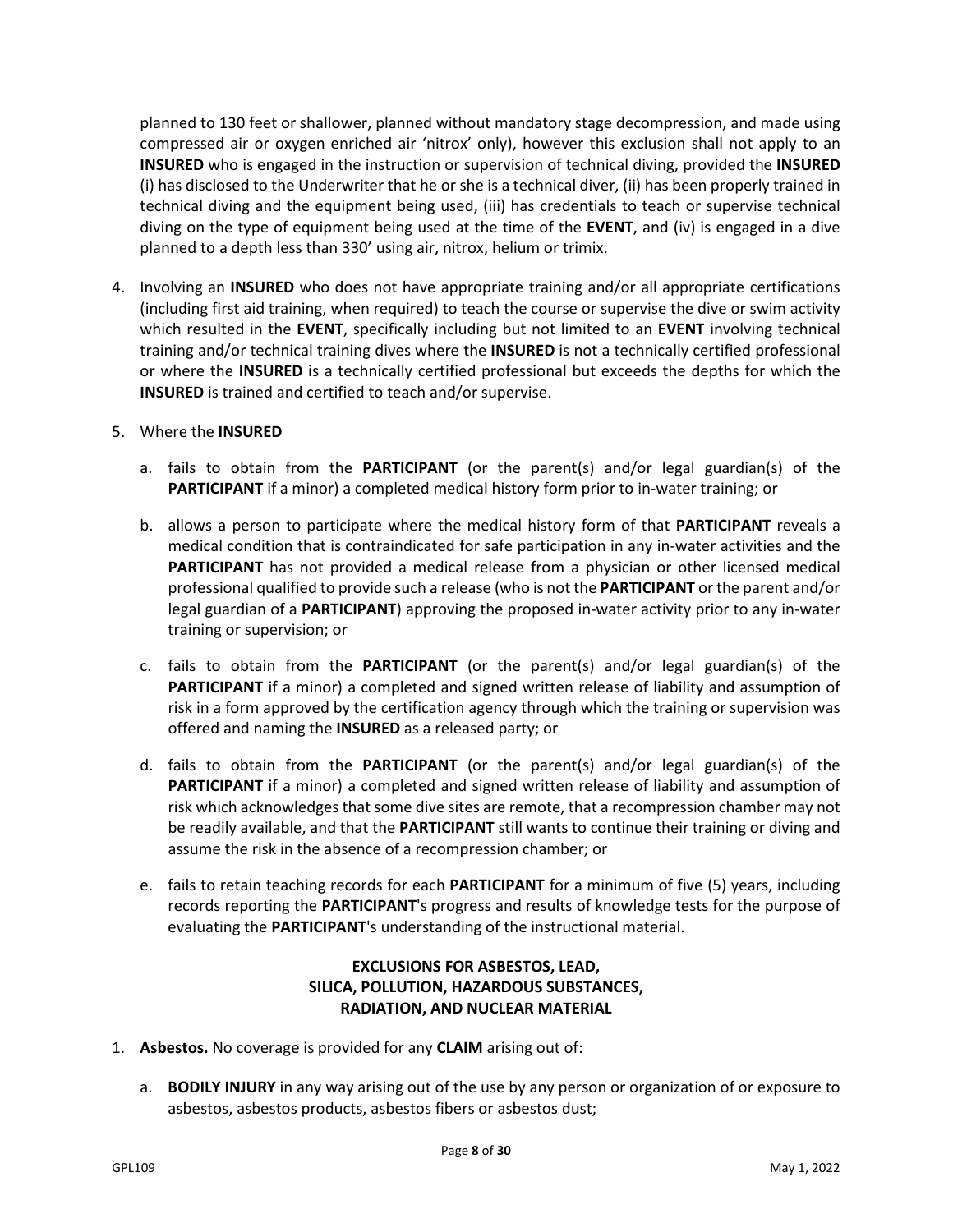- b. **PROPERTY DAMAGE** to real or personal property arising out of the use by any person or organization of asbestos, asbestos products, asbestos fibers or asbestos dust, including, without limitation, the costs incurred with respect to the removal or abatement of asbestos, asbestos products, asbestos fibers or asbestos dust from or in such real or personal property;
- c. Any obligation of the **INSURED** to indemnify any party because of damage arising out of such **PROPERTY DAMAGE**, **BODILY INJURY**, sickness, disease, occupational disease, disability, shock, death, mental anguish or mental injury, arising out of the manufacture of, mining of, use of, sale of, removal of, distribution of, or exposure to asbestos, asbestos products, asbestos fibers or asbestos dust; or
- d. Any obligation to defend any suit or **CLAIM** against the **INSURED** alleging **BODILY INJURY**, sickness, disease, occupational disease, disability, shock, death, mental anguish or mental injury or **PROPERTY DAMAGE** resulting from or contributed to, by any and all manufacture of, mining of, use of, sale of, removal of, distribution of, or exposure to asbestos, asbestos products, asbestos fibers or asbestos dust.
- 2. **Lead.** No coverage is provided for any **CLAIM** arising out of:
	- a. **BODILY INJURY** or **PROPERTY DAMAGE**, arising in whole or in part, either directly or indirectly, out of the manufacture, distribution, sale, resale, re-branding, installation, repair, removal, encapsulation, abatement, replacement or handling of, explore to, ingestion of or testing for, lead whether or not the lead is or was at any time airborne as a particle, contained in a product, carried on clothing, inhaled, transmitted in any fashion or found in any form whatsoever;
	- b. The costs of clean up or removal of lead or products and materials containing lead;
	- c. The costs of such actions as may be necessary to monitor, assess and evaluate the release or threat of same, or lead or products and material containing lead;
	- d. The cost of disposal of lead substances or the taking of such other action as may be necessary to temporarily or permanently prevent, minimize or mitigate damage to the public health or welfare or to the environment, which may otherwise result;
	- e. The cost of compliance with any law or regulation regarding lead.
- 3. **Silica.** No coverage is provided for any **CLAIM** arising out of:
	- a. **BODILY INJURY** or **PROPERTY DAMAGE** or any other loss, cost or expense arising out of the presence, ingestion, inhalation, or absorption, of or exposure to silica products, silica fibers, silica dust or silica in any form; or
	- b. Any obligation of the **INSURED** to defend and/or indemnify any party because of damages arising out of such **BODILY INJURY** or **PROPERTY DAMAGE** arising out of the presence, ingestion, inhalation, or absorption, of or exposure to silica products, silica fibers, silica dust or silica in any form.
- 4. **Pollution and Hazardous Substances.** No coverage is provided for any **CLAIM** arising out of: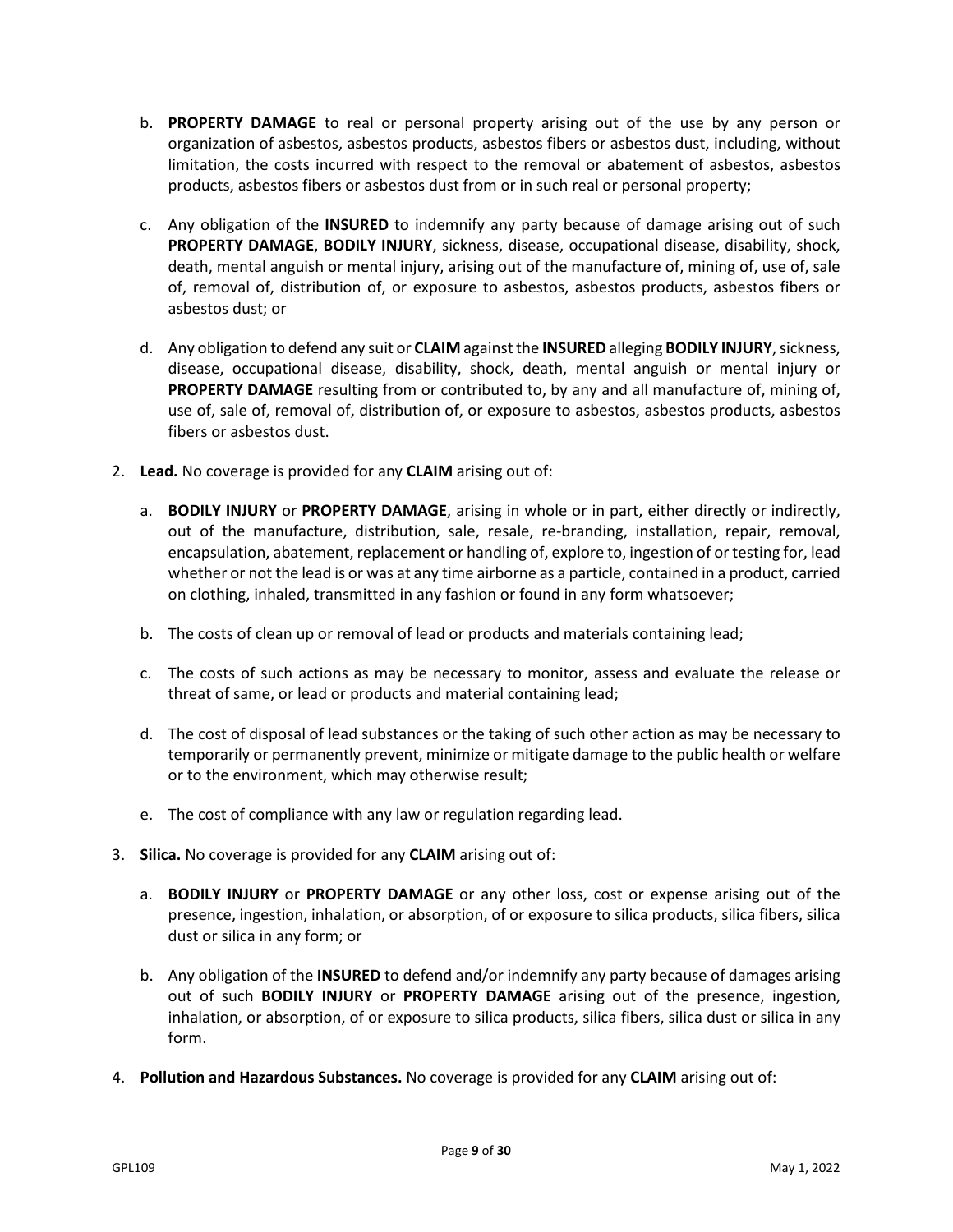- a. **BODILY INJURY**, **PROPERTY DAMAGE**, or any other loss, damage, cost or expense, or
- b. any increase in insured loss, damage, cost or expense, or
- c. any loss, damage, cost, expense, fine or penalty, which is incurred, sustained or imposed by order, direction, instruction or request of, or by any agreement with, any court, government agency or any public, civil or military authority; or threat thereof, (and whether or not as a result of public or private litigation),

which arises from:

- i. any kind of seepage or any kind of pollution and/or contamination, or threat thereof, whether or not caused by or resulting from a peril insured, or from steps or measures taken in connection with the avoidance, prevention, abatement, mitigation, remediation, clean-up or removal of such seepage or pollution and/or contamination or threat thereof; or
- ii. relates to the actual, alleged or threatened discharge, dispersal, release or escape of **POLLUTANTS**, however caused or whenever or wherever happening; or
- iii. any request, demand or liability to test for, monitor, clean-up, remove, contain, treat, detoxify or neutralize **POLLUTANTS**, whether or not any of the foregoing are or should be performed by the **INSURED** or by another.

The term 'any kind of seepage or any kind of pollution and/or contamination' as used herein includes, but is not limited to:

- i. seepage of, or pollution and/or contamination by, anything, including but not limited to, any material designated as a 'hazardous substance' by the United States Environmental Protection Agency or as a 'hazardous material' by the United States Department of Transportation, or defined as a 'toxic substance' by the Canadian Environmental Protection Act for the purposes of Part II of that Act, or any substance designated or defined as toxic, dangerous, hazardous or deleterious to persons or the environment under any other Federal, State, Provincial, Municipal or other law, ordinance or regulation; and,
- ii. the presence, existence, or release of anything which endangers or threatens to endanger the health, safety or welfare of persons or the environment.

The term "Pollutants" as used herein includes but is not limited to, any electromagnetic transmissions or fields, or any solid, liquid, gaseous or thermal irritant or contaminant, including smoke, vapor, soot, fumes, acids, alkalis, chemicals, and waste, including medical waste. Waste also includes materials to be recycled, reconditioned or reclaimed.

5**. Pathogens or Harmful Biological or Chemical Materials.** No coverage is provided for any **CLAIM**  arising out of **BODILY INJURY**, **PROPERTY DAMAGE**, or any other loss, damage, cost or expense of whatsoever nature directly or indirectly caused by, resulting from or arising in connection with the actual or suspected presence of pathogenic or harmful biological or chemical materials, including bacteria, fungi, viruses and proteins, regardless of any other cause or event contributing concurrently or in any other sequence thereto.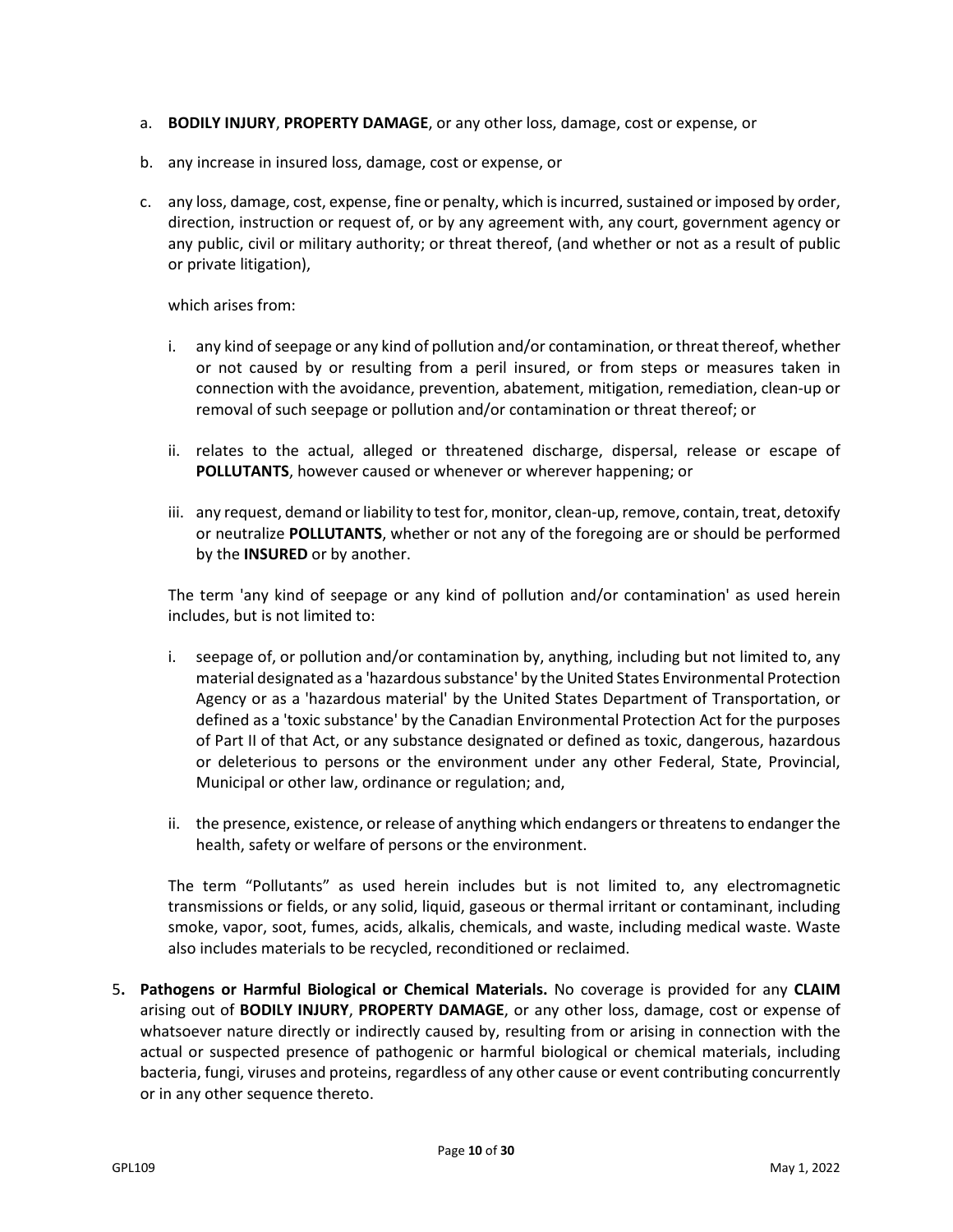- 6. **Radiation and Nuclear Material.** This policy does not apply:
	- a. Under any Liability Coverage, to **BODILY INJURY**, **PROPERTY DAMAGE** or any other injury, sickness, disease, death or destruction:
		- i. with respect to which an **INSURED** under the policy is also an insured under a nuclear energy liability policy issued by Nuclear Energy Liability Insurance Association, Mutual Atomic Energy Liability Underwriters or Nuclear Insurance Association of Canada, or would be an insured under any such policy but for its termination upon exhaustion of its limit of liability; or
		- ii. resulting from the hazardous properties of nuclear material and with respect to which (1) any person or organization is required to maintain financial protection pursuant to the Atomic Energy Act of 1954, or any law amendatory thereof, or (2) the **INSURED** is, or had this policy not been issued would be, entitled to indemnity from the United States of America, or any agency thereof, under any agreement entered into by the United States of America, or any agency thereof, with any person or organization.
	- b. Under any Medical Payments Coverage, or under any Supplementary Payments Provision relating to immediate medical or surgical relief, to expenses incurred with respect to bodily injury, sickness, disease or death resulting from the hazardous properties of nuclear material and arising out of the operation of a nuclear facility by any person or organization.
	- c. Under any Liability Coverage, to injury, sickness, disease, death or destruction resulting from the hazardous properties of nuclear material, if:
		- i. the nuclear material (1) is at any nuclear facility owned by, or operated by or on behalf of, an **INSURED** or (2) has been discharged or dispersed therefrom;
		- ii. the nuclear material is contained in spent fuel or waste at any time possessed, handled, used, processed, stored, transported or disposed of by or on behalf of an **INSURED**; or
		- iii. the injury, sickness, disease, death or destruction arises out of the furnishing by an **INSURED** of services, materials, parts or equipment in connection with the planning, construction, maintenance, operation or use of any nuclear facility, but if such facility is located within the United States of America, its territories or possessions or Canada, this exclusion (c) applies only to injury to or destruction of property at such nuclear facility.
	- d. To (i) any loss or destruction of or damage to any property whatsoever or any loss or expense whatsoever resulting or arising therefrom or any consequential loss; or, (ii) any legal liability of whatsoever nature directly or indirectly caused by or contributed to by or arising out of:
		- i. ionizing radiations or contamination by radioactivity form any nuclear fuel or from any nuclear waste from the combustion of nuclear fuel; or
		- ii. the radioactive, toxic, explosive or other hazardous properties of any explosive nuclear assembly or nuclear component thereof.
	- e. In relation to liability arising outside the U.S.A., its Territories or Possessions, Puerto Rico or the Canal Zone, this policy does not cover liability of whatsoever nature directly or indirectly caused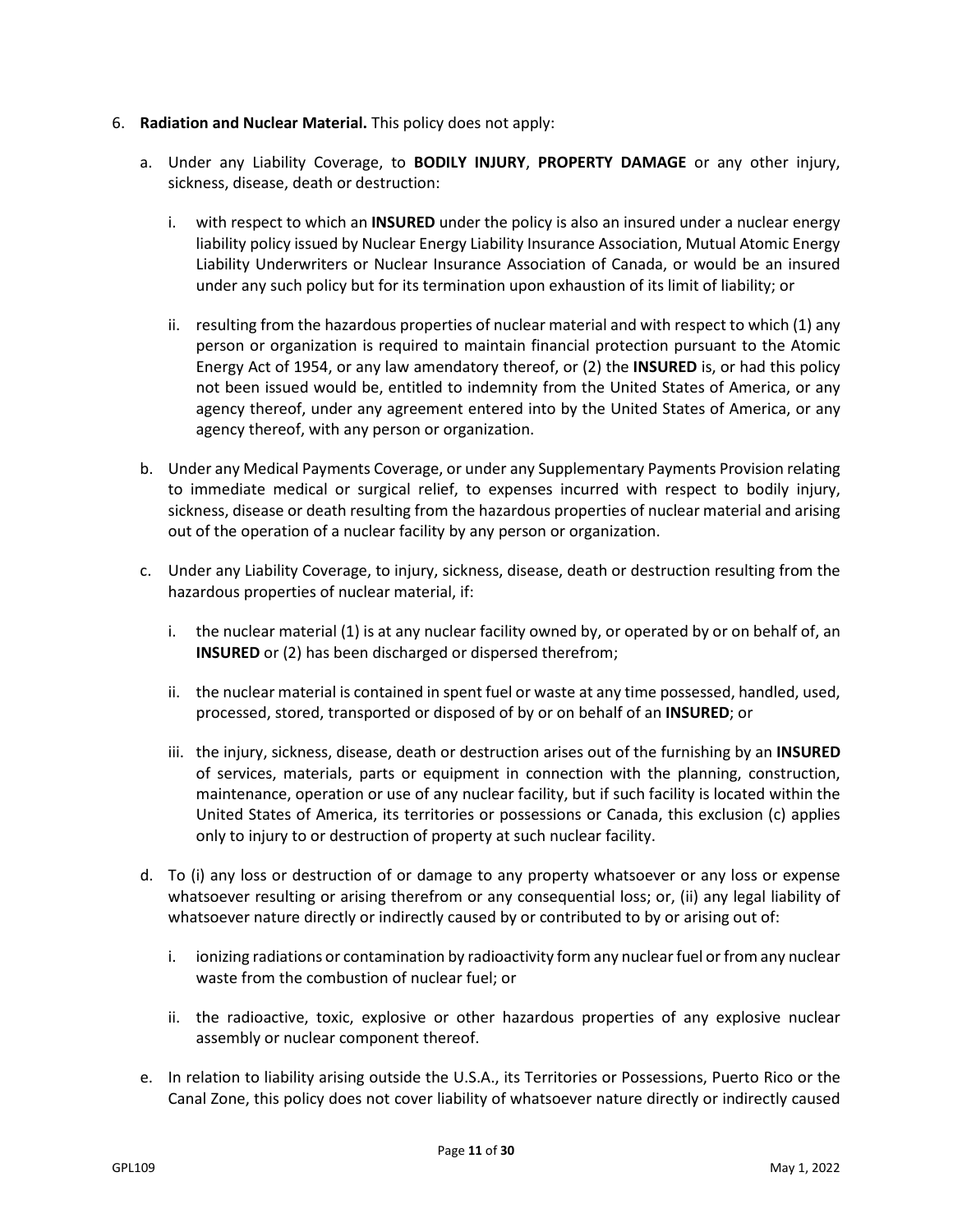by or contributed to by or arising out of ionizing radiations or contamination by radioactivity from any nuclear fuel or from any nuclear waste from the combustion of nuclear fuel.

As used in this section:

"hazardous properties" include radioactive, toxic or explosive properties; "nuclear material" means source material, special nuclear material or by-product material; "source material", "special nuclear material", and "by-product material" have the meanings given them in the Atomic Energy Act 1954 or in any law amendatory thereof; "spent fuel" means any fuel element or fuel component, solid or liquid, which has been used or exposed to radiation in a nuclear reactor; "waste" means any waste material (1) containing by-product material and resulting from the operation by any person or organization of any nuclear facility included within the definition of nuclear facility under paragraph (i) or (ii) thereof; "nuclear facility" means:

- i. any nuclear reactor,
- ii. any equipment or device designed or used for (1) separating the isotopes of uranium or plutonium, (2) processing or utilizing spent fuel, or (3) handling, processing or packaging waste,
- iii. any equipment or device used for the processing, fabricating or alloying of special nuclear material if at any time the total amount of such material in the custody of the **INSURED** at the premises where such equipment or device is located consists of or contains more than 25 grams of plutonium or uranium 233 or any combination thereof, or more than 250 grams of uranium 235,
- iv. any structure, basin, excavation, premises or place prepared or used for the storage or disposal of waste,

and includes the site on which any of the foregoing is located, all operations conducted on such site and all premises used for such operations; "nuclear reactor" means any apparatus designed or used to sustain nuclear fission in a self-supporting chain reaction or to contain a critical mass of fissionable material. With respect to injury to or destruction of property, the word "injury" or "destruction" includes all forms of radioactive contamination of property.

7. **Communicable Disease.** No coverage is provided for any **CLAIM** arising out of **BODILY INJURY**, **PROPERTY DAMAGE** or any other actual or alleged loss, liability, damage, compensation, injury, sickness, disease, death, medical payment, defense cost, cost, expense or any other amount, directly or indirectly and regardless of any other cause contributing concurrently or in any sequence, originating from, caused by, arising out of, contributed to by, resulting from, or otherwise in connection with a **COMMUNICABLE DISEASE** or the fear or threat (whether actual or perceived) of a **COMMUNICABLE DISEASE**.

A **COMMUNICABLE DISEASE** means any disease which can be transmitted by means of any substance or agent from any organism to another organism where:

a. the substance or agent includes, but is not limited to, a virus, bacterium, fungus, parasite or other organism or any variation thereof, whether deemed living or not; and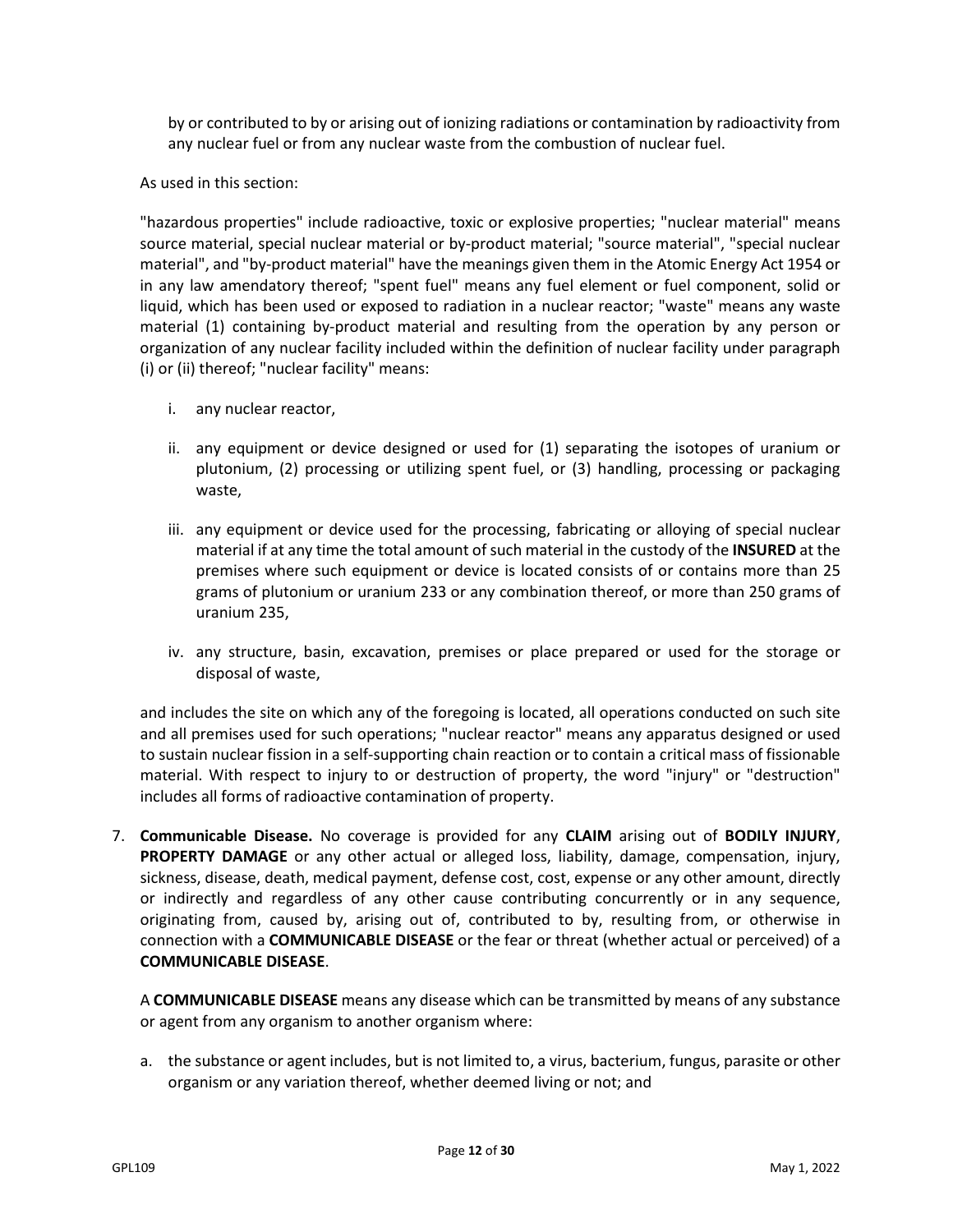- b. the method of transmission, whether direct or indirect, includes but is not limited to, airborne transmission, bodily fluid transmission, transmission from or to any surface or object, solid, liquid or gas or any other means of transmission between organisms; and
- c. the disease, substance or agent can cause or threaten **BODILY INJURY**, including but not limited to illness, emotional distress, or damage to human health or welfare, or **PROPERTY DAMAGE**.

# **EXCLUSIONS FOR VIOLATION OF CIVIL AND CRIMINAL LAWS, RULES AND REGULATIONS**

No coverage is provided for any **CLAIM**:

- 1. Arising out of invasion of privacy, libel, slander or defamation of character, false arrest, detention or imprisonment, assault or battery, or wrongful entry or eviction, including any allegation that the violation of any civil right caused or contributed to such **CLAIM**.
- 2. Directly or indirectly attributed to any failure to comply with any applicable statute, regulation, ordinance, directive or order, provided that the failure to comply is an intentional, willful or deliberate act or omission of the **INSURED**.
- 3. Arising out of discrimination by the **INSURED**, including but not limited to discrimination on the basis of age, color, race, sex, sexual orientation, creed, national origin, marital status or mental or physical disability, however, this exclusion does not apply if services are denied for valid safety reasons, including but not limited to, concern over medical history, disability, or belief by the **INSURED** that a potential **PARTICIPANT** lacks the physical ability or mental aptitude to engage in swim or dive activities.
- 4. Arising out of infringement of trademark, trade dress, trade name, patent, copyright or other intellectual property rights.
- 5. Arising out of a criminal act.
- 6. Arising out of **BODILY INJURY** or **PROPERTY DAMAGE** caused by an **INSURED** while under the influence of alcohol, intoxicants, narcotics or any mind-altering substance.
- 7. Arising out of abuse or molestation, where "abuse or molestation" means:
	- a. Actual or threatened abuse or molestation or licentious, immoral or sexual behavior whether or not intended to lead to, or culminating in any sexual act, whether caused by, or at the instigation of, or at the direction of, or omission by, the **INSURED**, an **INSURED**'s employee, or any other person, or
	- b. Charges or allegations of negligent hiring, employment, investigation, supervision, reporting to the proper authorities, or failure to so report; or retention of a person for whom the **INSURED** is or ever was legally responsible and whose conduct could be described by a. above.

Abuse or Molestation includes, but is not limited to, negligent or intentional infliction or physical, emotional or psychological injury/harm; harassment of any type; lewd, immoral or sexual behavior, whether or not any such act is intended to lead to, or culminate in, any sexual act,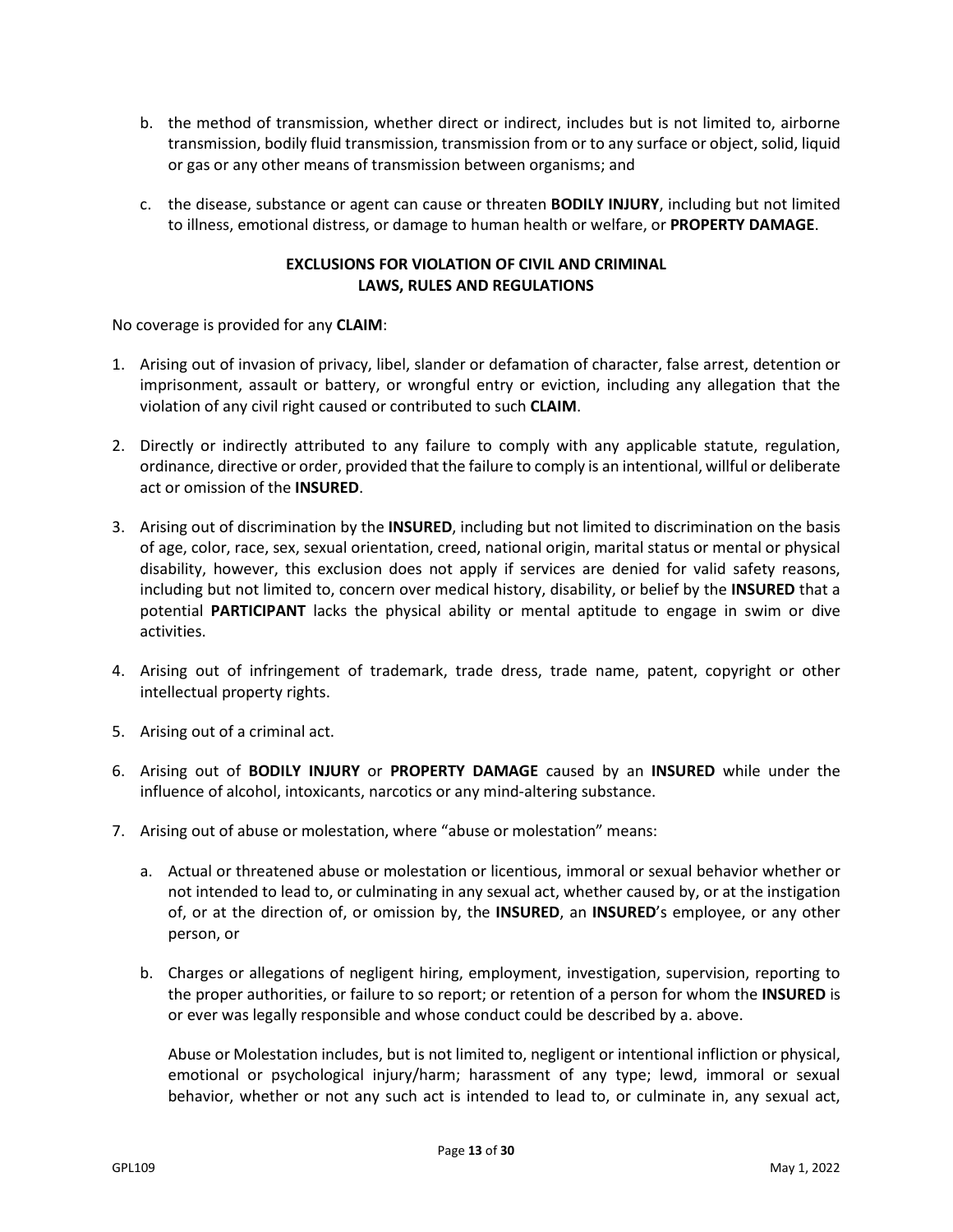whether caused by, at the instigation of, at the direction of, or as a result of any act or omission by the **INSURED**, his/her employees, patrons, **PARTICIPANTS**, or from any cause whatsoever.

- 8. involving any liability as respects access or disclosure of confidential or personal information or datarelated liability, which shall mean damages, or loss, defense costs, other costs or expenses because of **BODILY INJURY** or **PROPERTY DAMAGE** arising directly or indirectly out of:
	- a. Any access to or disclosure of any person's or organization's confidential or personal information, including patents, trade secrets, processing methods, customer lists, financial information, credit card information, health information or any other type of nonpublic information; or
	- b. The loss of, loss of use of, damage to, corruption of, inability to access, or inability to manipulate electronic data.

This exclusion applies even if damages are claimed for notification costs, credit monitoring expenses, forensic expenses, public relations expenses or any other loss, costs or expenses incurred by the **INSURED** or others arising out of that which is described in paragraph a. or b. above. Further, as used in this exclusion, "electronic data" means information, facts or programs stored as or on, created or used on, transmitted to or from computer software, including systems and applications software, hard or floppy disks, CD-ROMs, tapes, drives, cells, data processing devices or any other media which are used with electronically controlled equipment.

- 9. Arising out of **BODILY INJURY** or **PROPERTY DAMAGE** arising out of any action or omission that violates or is alleged to violate:
	- a. The Telephone Consumer Protection Act (TCPA), including any amendment of or addition to such law;
	- b. The CAN-SPAM Act of 2003, including any amendment of or addition to such law;
	- c. The Fair Credit Reporting Act (FCRA), and any amendment of or addition to such law, including the Fair and Accurate Credit Transaction Act (FACTA); or
	- d. Any federal, state or local statute, ordinance or regulation, other than the TCPA, CAN-SPAM Act of 2003 or FCRA and their amendments and additions, that addresses, prohibits, or limits the printing, dissemination, disposal, collecting, recording, sending, transmitting, communicating or distribution of material or information.

# **EXCLUSIONS FOR WAR AND TERRORISM**

No coverage is provided for any:

- 1. Liability directly or indirectly occasioned by, happening through, in consequence of or arising out of war, invasion, acts of foreign enemies, hostilities (whether war be declared or not), civil war, rebellion, revolution, insurrection, military or usurped power or confiscation or nationalization or requisition or destruction of or damage to property by or under the order of any government or public or local authority; or
- 2. Loss, damage, cost or expense of whatsoever nature directly or indirectly caused by, resulting from or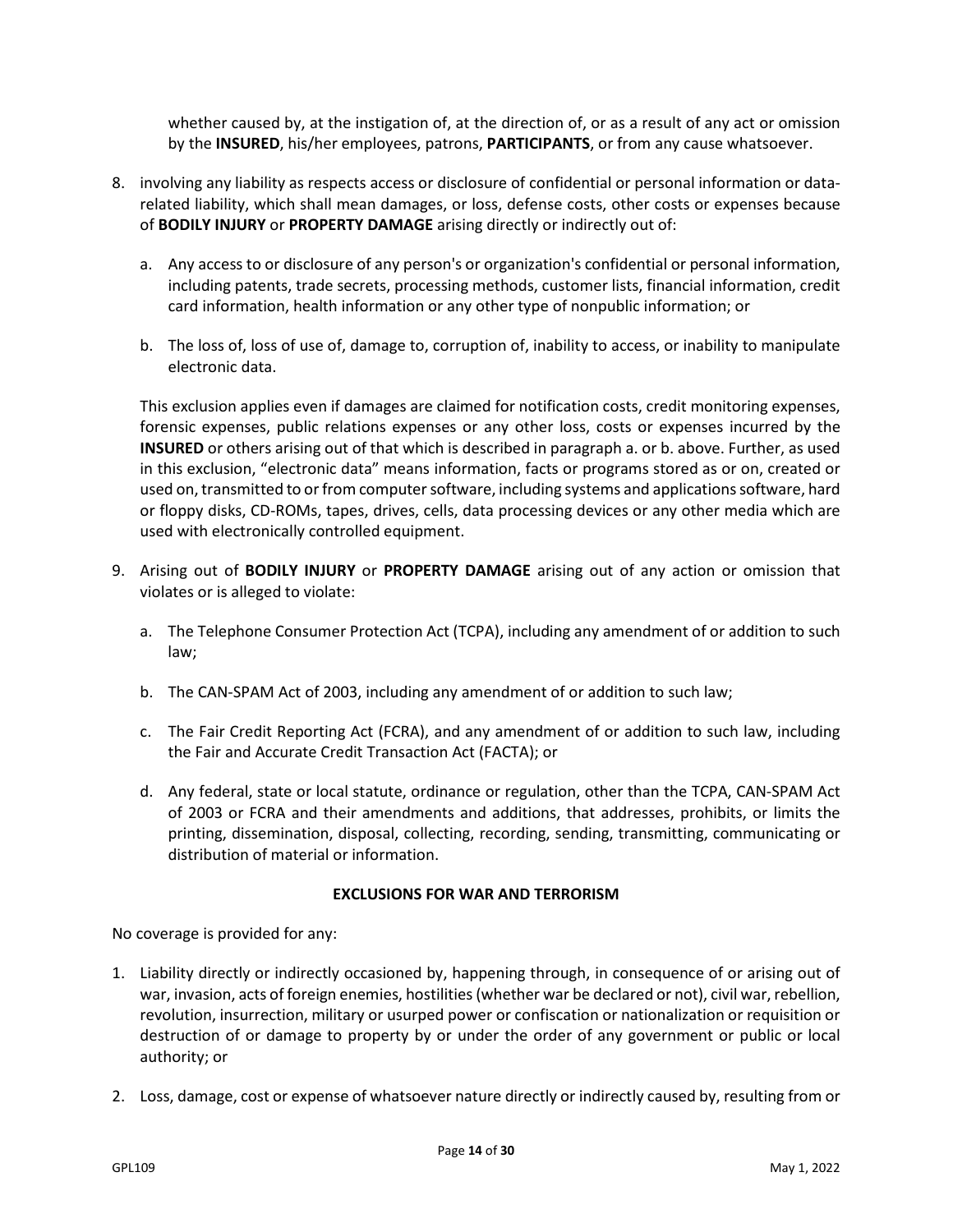in connection with, or arising out of any act of Terrorism regardless of any other cause or event contributing concurrently or in any other sequence to the loss; or

3. Loss, damage, cost or expense of whatsoever nature directly or indirectly caused by, resulting from or in connection with any action taken in controlling, preventing, suppressing or in any way relating to any act of Terrorism.

"Terrorism" means an act, including but not limited to the use of force or violence and/or the threat thereof, of any person or group(s) of persons, whether acting alone or on behalf of or in connection with any organization(s) or governments(s), committed for political, religious, ideological or similar purposes including the intention to influence any government and/or to put the public, or any section of the public, in fear. If the Underwriter alleges that due to Terrorism any loss, damage, cost or expense is not covered, the burden of proving the contrary shall be upon the **INSURED**. In the event any portion of this section on Terrorism is found to be invalid or unenforceable, the remainder shall remain in full force and effect.

# **EXCLUSION FOR EXPOSURE TO SANCTIONS**

No coverage is provided and no liability shall exist to pay any claim or provide any benefit hereunder to the extent that the provision of such cover, payment of such claim or provision of such benefit would expose the Underwriter or the reinsurers to any sanction, prohibition or restriction under United Nations resolutions or the trade or economic sanctions, laws or regulations of the European Union, United Kingdom or United States of America.

#### **ADDITIONAL EXCLUSIONS**

No coverage is provided for any **CLAIM**:

- 1. by an **INSURED** against another **INSURED**, however this exclusion does not apply to a **CLAIM** brought by an **INSURED** who was a **PARTICIPANT** during the **EVENT** that gave rise to the **CLAIM**;
- 2. arising out of **BODILY INJURY** to any employee of the I**NSURED** arising out of and in the course of his/her employment by the **INSURED**, including any obligation to indemnify another in whole or in part for such **BODILY INJURY**, however this exclusion does not apply to any **CLAIM** brought by an employee who was a **PARTICIPANT** during the **EVENT** that gave rise to the **CLAIM**;
- 3. by an employer against an **INSURED** who is employed by or representing such employer;
- 4. arising out of liability assumed by an **INSURED** under any contract or agreement;
- 5. arising out of an **EVENT** occurring prior to the **POLICY PERIOD**, if prior to the effective date of the policy, the **INSURED** had a reasonable basis to foresee that a **CLAIM** would be made against them;
- 6. arising out of an **EVENT** for which notice of the **EVENT** or a **CLAIM** was provided to another insurer prior to the start of the **POLICY PERIOD**;
- 7. arising out of an **EVENT** commencing prior to the **POLICY PERIOD** for which coverage is available under an occurrence based liability policy issued by the Underwriter or any other insurer;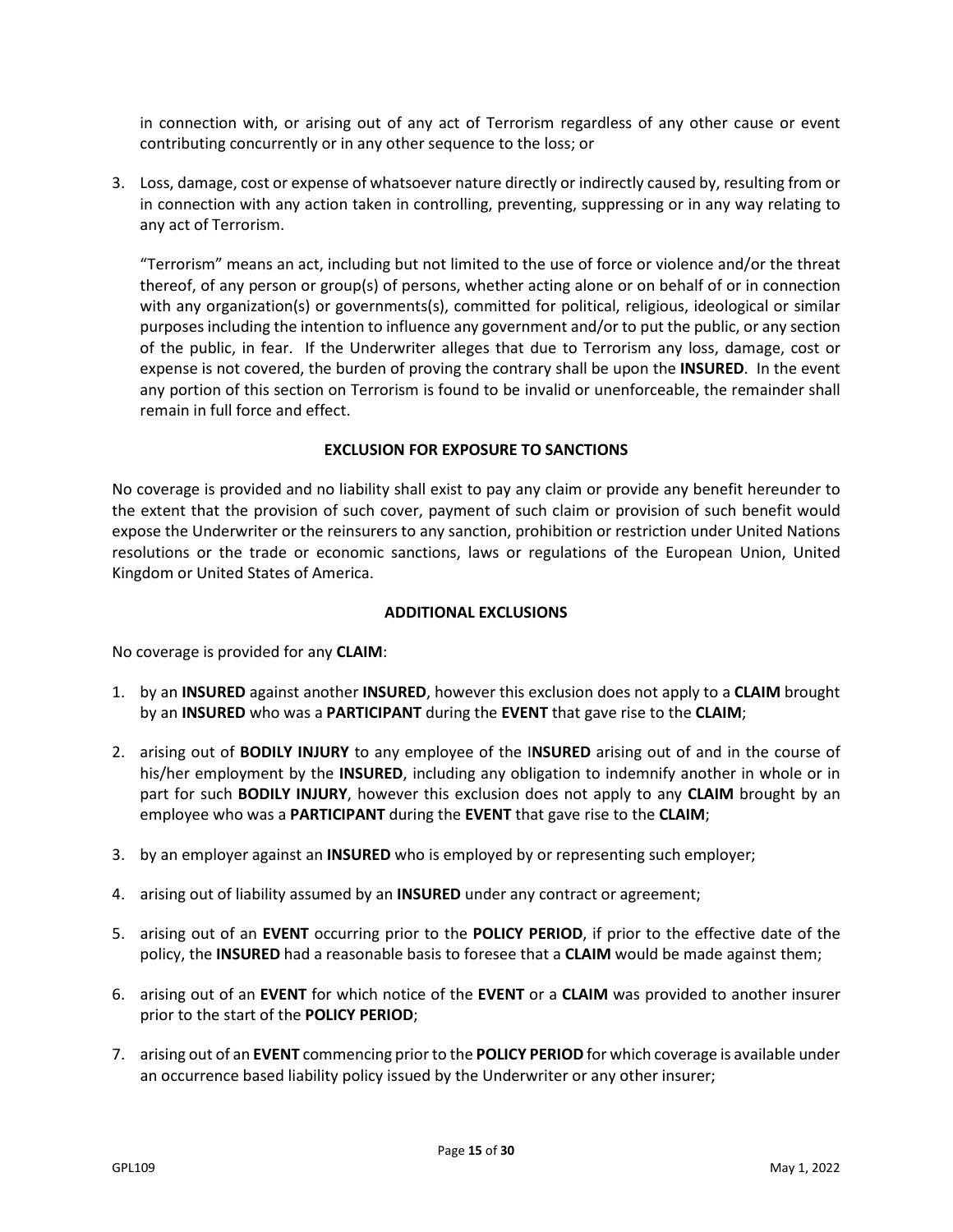- 8. arising out of any obligation for which the **INSURED** or any carrier as his/her insurer may be held liable under any worker's compensation law, unemployment compensation or disability benefits law, or under any similar or related law (including occupational disease and cumulative trauma) including but not limited to the Jones Act, the Longshoremen and Harbor Workers Act, the Americans with Disabilities Act, and any civil rights laws or legislation;
- 9. arising out of **BODILY INJURY** or **PROPERTY DAMAGE** expected or intended from the standpoint of the **INSURED**, however this exclusion does not apply to **BODILY INJURY** or **PROPERTY DAMAGE**  resulting from the use of reasonable force to protect persons or property;
- 10. for any obligation to pay fines, judicial sanctions, penalties, punitive and/or exemplary damages, or multiples of compensatory damages, whether at common law or by statute;
- 11. based on the insolvency or bankruptcy of any person, firm or organization;
- 12. arising out of the function or failure of any product, including but not limited to RSSA, SCUBA, SNUBA and snorkeling equipment, regardless if owned, borrowed, rented or lent by an **INSURED**;
- 13. in any way involving potential or actual transmission of or exposure to Human Immunodeficiency Virus (HIV), hepatitis, or any other infectious disease or any complex or syndrome related thereto, or to any **CLAIM** in any way relating to the use or misuse or confidentiality of any information relating to HIV disease, hepatitis, or any other infectious disease, including the failure to disclose the health status of the **INSURED**;
- 14. arising out of any commercial or industrial diving activities, including but not limited to welding, construction, salvage, repair, maintenance, and inspection or fishing activities; however, this exclusion does not apply to public safety diving or scientific research activities;
- 15. arising out of navigation, towing, repair, storage, conversion, cleaning, demolition, wrecking, up righting, or salvage of any commercial vessel or oil rig, ship building and boat manufacturing, stevedoring, ship repair yards and dry docks;
- 16. arising out of off-shore and subaqueous work (other than **PROFESSIONAL SERVICES** provided by the **INSURED**);
- 17. arising out of the ownership, maintenance or use of the following premises or any property located on such premises: camps, campgrounds, recreational vehicle parks, or paintball fields;
- 18. arising out of premises or operations involving: (a) amusement parks or devices, carnivals or circuses, sports or other entertainment events, professional sports organizations, zoos, casinos, race tracks, or any theater, hall, arena, grandstand or stadium; (b) oil or gas pipelines, wells, or drilling operations; (c) all mining and quarrying operations; (d) bridges, tunnels, dams or reservoirs; (e) waste treatment, storage or disposal facilities, dumps or dumpsites, landfills; surface impoundments; waste lagoons; or waste sites;
- 19. arising out of the ownership, maintenance, operation, use, loading or unloading or entrustment to others of any automobile, aircraft or watercraft, including alleged negligence or other wrongdoing in the supervision, employment, training or monitoring of others by the **INSURED**; however, this exclusion does not apply to the ingress and/or egress from any watercraft while any **PARTICIPANT** is under the **INSURED**'s supervision or instruction, or involving the operation of a kayak or paddleboard;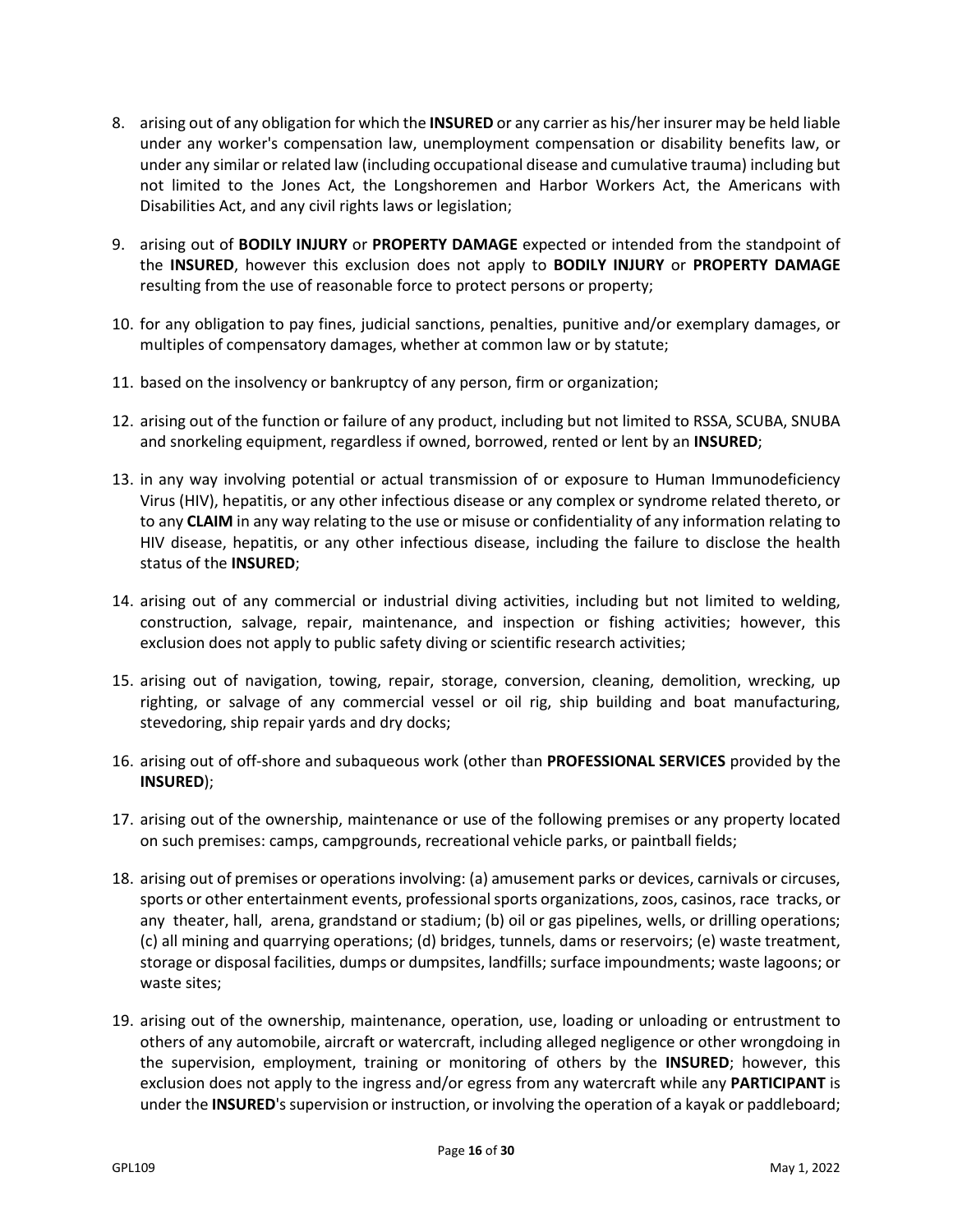#### 20. for **PROPERTY DAMAGE** to:

- a. property owned or occupied by or rented to the **INSURED**;
- b. Property used by the **INSURED**; or
- c. Property in the care, custody or control of the **INSURED** or property over which the **INSURED** is for any purpose exercising physical control (this exclusion does not apply to swimming pools rented by, used by, or occupied by the **INSURED**); or,
- 21. for **BODILY INJURY** or **PROPERTY DAMAGE** arising out of the ownership, maintenance, packing, handling, transportation, storage, igniting, operation, sponsorship, set-up or take-down or other use of:
	- a. Firearms, including handguns, revolvers, pistols, rifles, shotguns, air guns, semi-automatic weapons and similar devices;
	- b. Fireworks, including firecrackers, Roman Candles, flash powder, explosive compositions or combustible substances, pinwheels, skyrockets, ground displays, flares, smoke bombs, and similar devices that produce, when ignited or activated, sound, smoke, motion or a combination of these;
	- c. Explosives, caps, primers, detonators, ammunitions, fuses, arms, magnesium, ammonium nitrate, nitroglycerin, celluloid, pyroxylin or other substances intended for use as an explosive;

by **the INSURED** or by any person for which **the INSURED** may be held liable in any capacity, and no coverage is provided for any obligation of **the INSURED** to indemnify, defend or contribute jointly or severally with another because of **BODILY INJURY** or **PROPERTY DAMAGE** arising out of any of the activities specified paragraphs a., b. or c. above;

#### 22. arising out of a **CYBER LOSS,** or

**CYBER LOSS** means any actual or alleged loss, damage, liability, injury, compensation, sickness, disease, death, medical payment, claim, cost, defense cost, expense or any other amount incurred by or accruing to the **INSURED**, including but not limited to any mitigation cost or statutory fine or penalty, directly or indirectly caused by, contributed to by, resulting from, arising out of or in connection with any **CYBER INCIDENT**.

#### **CYBER INCIDENT** means:

- a. an unauthorized or malicious act or series of related unauthorized or malicious acts, regardless of time and place, or the threat or hoax thereof; or
- b. a failure to act, any error or omission or accident or series of related failures to act, errors or omissions or accidents; or
- c. a breach of duty, statutory duty or regulatory duty or trust or series of related breaches of duty, statutory duty or regulatory duty or trust;

involving access to, processing of, use of or operation of any **COMPUTER SYSTEM** or any data by any person or group(s) of persons.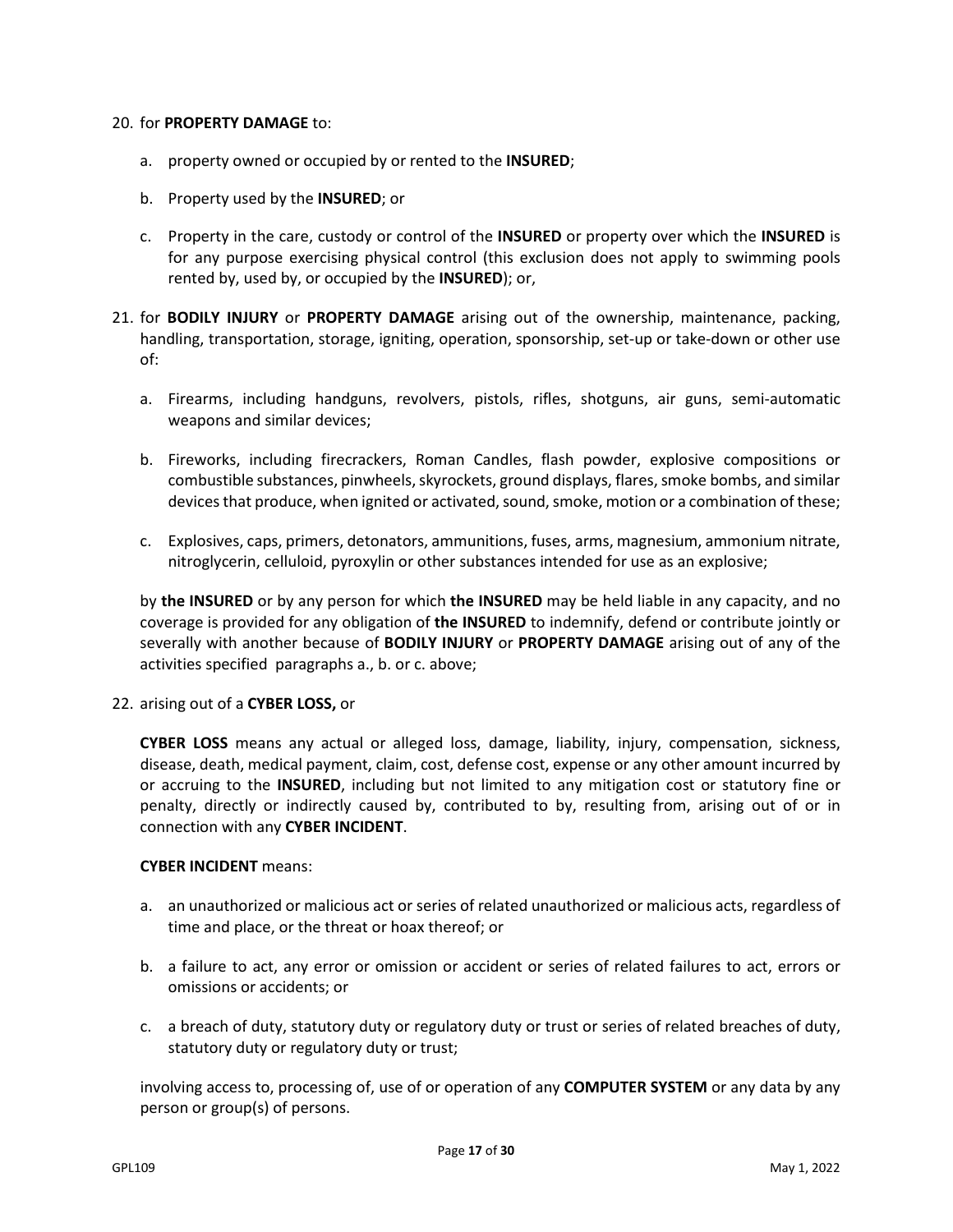**COMPUTER SYSTEM** means any computer, hardware, software, information technology or communications system or electronic device, including any similar system or any configuration of the aforementioned and including any associated input, output or data storage device, networking equipment or backup facility.

23. arising out of any incident involving **CYLINDER INSPECTION INSTRUCTION**.

**CYLINDER INSPECTION INSTRUCTION** means training given by a certified instructor in the performance of **CYLINDER INSPECTION SERVICES. CYLINDER INSPECTONI SERVICES** means any of the following activities: (a) visual or hydrostatic testing of high pressure cylinders; (b) oxygen cylinder cleaning; (c) eddy current testing; (d) cylinder valve repair; (e) HAZMAT handling of SCUBA or SCBA Cylinders; or (f) Operation of a cylinder fill station.

# **CONDITIONS**

# 1. **INSURED**'s duties arising out of a **CLAIM** or **EVENT**:

- a. As a condition precedent to the protection afforded by this insurance, the **INSURED** shall immediately give to the Underwriter through the designated persons or entity shown below, written notice of any **CLAIM** first made against the **INSURED** during the **POLICY PERIOD**, including, but not limited to, any verbal demand or written demand, notice, summons or other process received by the **INSURED** or his or her representative.
- b. The **INSURED** must also notify the Underwriter through the designated person or entity shown below as soon as practicable of any **EVENT** likely to give rise to a **CLAIM** hereunder or of the receipt from any person of a verbal or written statement of an intention to hold the **INSURED** responsible for any **EVENT**. If an **EVENT** involves a fatality or serious bodily injury, immediate notice (within 24 hours) should be given to the Underwriter.

Entity to notify for a. and b. above:

**DAN Services, Inc. Phone: 919-682-9111 (Available 24/7) Fax: 919.490.2935 E-Mail: [LiabilityClaims@DAN.org](mailto:LiabilityClaims@DAN.org)**

In any such case, the **INSURED** shall, upon request, give the Underwriter such information as the Underwriter, at its sole discretion, may reasonably require, including the information required to complete any Incident Report Form acceptable to the Underwriter.

- c. Failure to provide written notice as set forth above will be considered a failure of a condition to coverage and may at the option of the Underwriter render this policy null and void in relation to any **CLAIM** or **EVENT** not properly and promptly reported through written notice given in accordance with this provision.
- 2. Assistance and Cooperation: All **INSURED**s shall cooperate with the Underwriter and, upon the Underwriter's request, in any investigation process, assist in making settlements, in the conduct of suits, and in enforcing any rights of contribution indemnity against any person or organization who may be liable to the **INSURED** because of **BODILY INJURY** or **PROPERTY DAMAGE** with respect to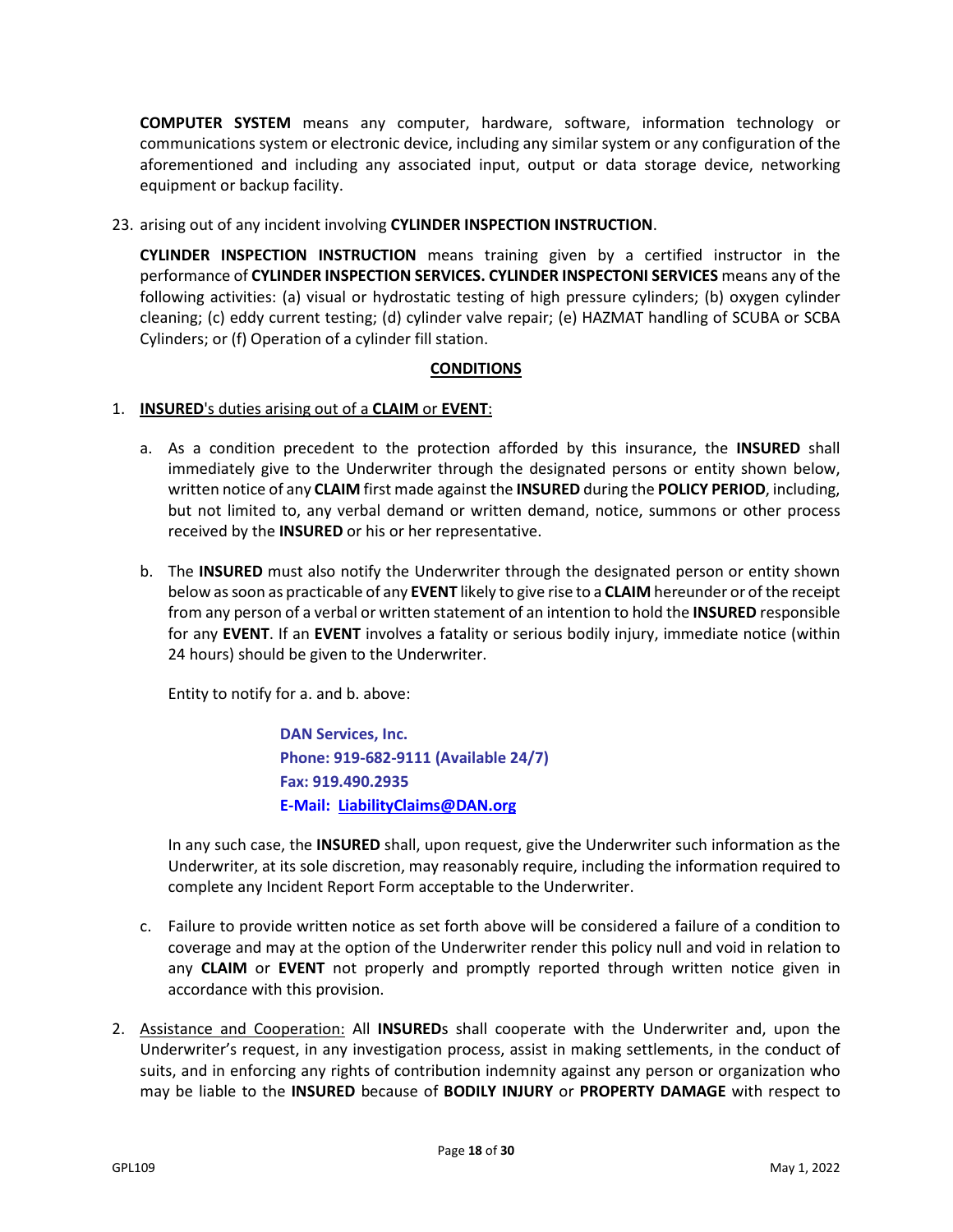which insurance is afforded hereunder and the **INSURED** shall attend hearing and trials and assist in securing and giving evidence, and obtaining the attendance of witnesses.

- 3. Voluntary Payments: Without the prior written consent of the Underwriter, the **INSURED** shall not voluntarily make any payment or settlement, make any admission of responsibility, assume any obligation, or incur any expense other than for first aid to others at the time of the **EVENT**.
- 4. Subrogation Clause: Upon payment under this insurance, the Underwriter shall be subrogated to all the **INSURED**'s rights of recovery against any person or organization, and the **INSURED** shall execute and deliver instruments and papers and do whatever else is necessary to secure such rights. The **INSURED** shall do nothing to prejudice such rights.
- 5. Other Insurance: If other valid and collectible insurance is available to the **INSURED** covering a **CLAIM**  also covered by this policy, the insurance afforded by this policy shall be limited as follows:
	- a. Primary Insurance This insurance is primary except when paragraph b. below applies. If this insurance is primary, the Underwriter's obligations are not affected unless any of the other insurance also is primary. Then, the Underwriter will share with all that other insurance by the method described in paragraph c. below.
	- b. Excess Insurance This insurance is excess over any of the other insurance, whether primary, excess, contingent or on any other basis that is effective prior to the beginning of the **POLICY PERIOD** for this policy and applies to injury on other than a claims-made basis, if
		- i. no Retroactive Date is shown on the Declarations Page of this policy; or
		- ii. the other insurance has a policy period which continues after the Retroactive Date shown on the Declarations Page of this policy.

When this insurance is excess, the Underwriter will have no duty to defend the **INSURED** against any **CLAIM** if any other insurer has a duty to defend the **INSURED** against that **CLAIM**. If no other insurer defends, the Underwriter will undertake to do so, but the Underwriter will be entitled to the **INSURED**'s rights against all those other insurers.

When this insurance is excess, the Underwriter will pay, up to the applicable Limit of Liability, the amount of the loss that exceeds the sum of the total amount that all such other insurance would pay for the loss in the absence of this insurance. If other insurance also is excess, the Underwriter will share the remaining loss with that other insurance.

- c. Method Of Sharing If all of the other insurance permits contribution by equal shares, the Underwriter will follow this method also. Under this approach, each insurer contributes equal amounts until it has paid its applicable limit of insurance or none of the loss remains, whichever comes first. If any of the other insurance does not permit contribution by equal shares, the Underwriter will contribute by limits. Under this method, each insurer's share is based on the ratio of its applicable Limit of Liability to the total applicable Limits of Liability of all insurers.
- 6. Non Accumulation of Limits of Coverage: If this policy and any other policy issued by the Underwriter to the **INSURED** apply to the same **EVENT**, Section 5 (Other Insurance) above shall not apply and the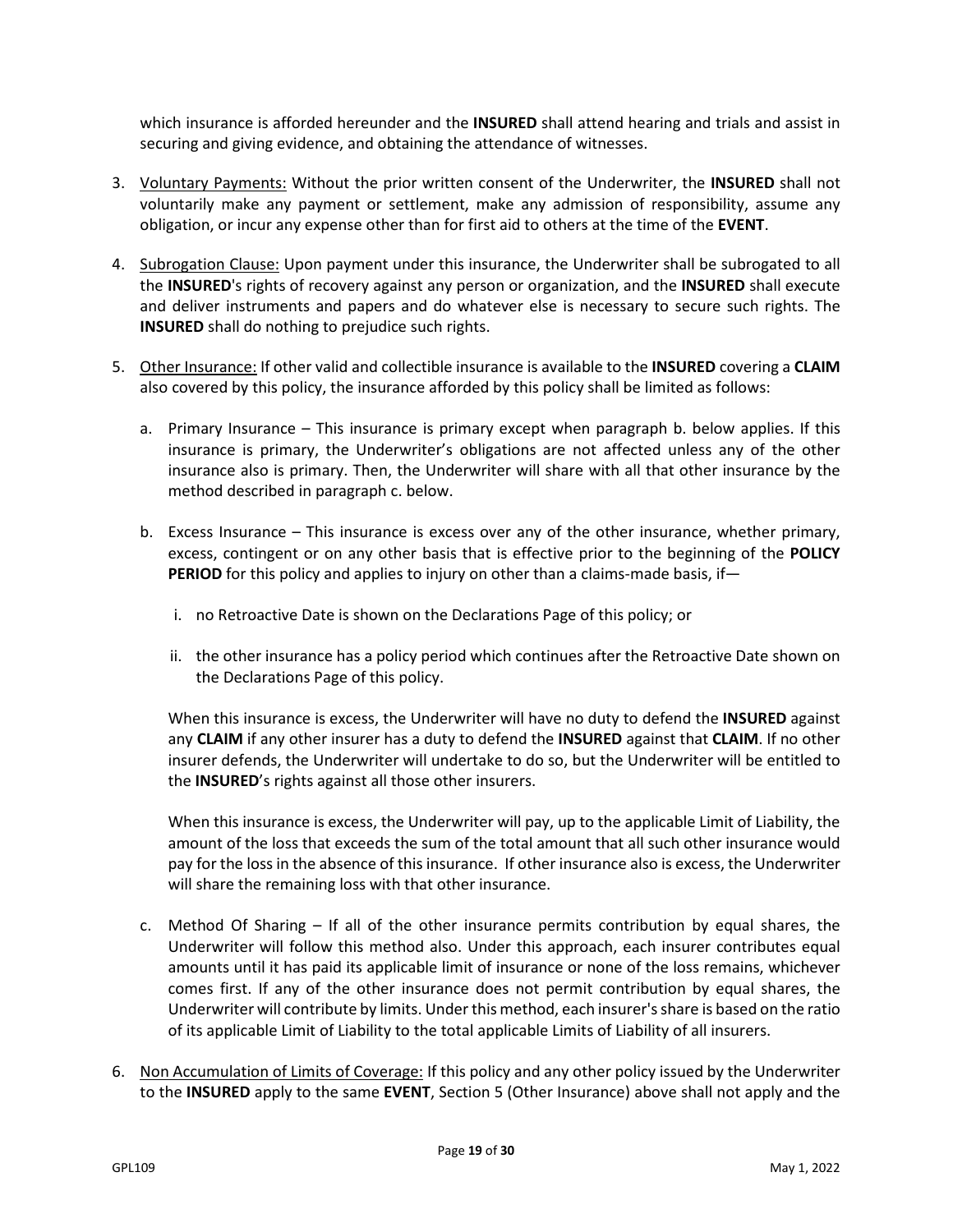maximum Limit of Liability shall not exceed the highest applicable limit of liability under any one policy. In no event shall the limits of liability under two or more policies issued by the Underwriter to the **INSURED** be stacked so as to obtain a limit of liability that exceeds the highest applicable limit of liability available under any one policy.

- 7. Legal Action Against the Underwriter: No person or organization has a right under this insurance:
	- a. to join the Underwriter as a party or otherwise bring the Underwriter into a suit for **DAMAGES** from **the INSURED**; or
	- b. to sue the Underwriter on this insurance unless they have fully complied with all of its terms.

# 8. Service of Suit:

- a. It is agreed that in the event of the failure of the Underwriter hereon to pay any amount claimed to be due hereunder, the Underwriter hereon, at the request of the **INSURED**, will submit to the jurisdiction of a Court of competent jurisdiction within the United States. Nothing in this Clause constitutes or should be understood to constitute a waiver of Underwriter's rights to commence an action in any Court of competent jurisdiction in the United States, to remove an action to a United States District Court, or to seek a transfer of a case to another Court as permitted by the laws of the United States or of any State in the United States. It is further agreed that service of process in such suit may be made upon DAN Risk Retention Group, Inc., c/o Artex Risk Group, 115 Central Island Street, Suite 100, Charleston, SC 29492 U.S.A. and that in any suit instituted against any one of them upon this contract, the Underwriter will abide by the final decision of such Court or of any Appellate Court in the event of an appeal.
- b. The above named are authorized and directed to accept service of process on behalf of the Underwriter in any such suit and/or upon the request of the **INSURED** to give a written undertaking to the **INSURED** that they will enter a general appearance upon the Underwriter's behalf in the event such a suit shall be instituted.
- c. Further, pursuant to any statute of any state, territory or district of the United States which makes provision therefore, the Underwriter hereon hereby designate the Superintendent, Commissioner or Director of Insurance or other officer specified for that purpose in the statute, or his successor or successors in office, as their true and lawful attorney upon whom may be served any lawful process in any action, suit or proceeding instituted by or on behalf of the **INSURED** or any beneficiary hereunder arising out of this contract of insurance, and hereby designate the above named as the person to whom the said officer is authorized to mail such process or a true copy thereof.
- 9. False or Fraudulent **CLAIM**: If the **INSURED** shall give notice of any **CLAIM** or reports an **EVENT** likely to give rise to a **CLAIM** knowing the same to be false or fraudulent, this insurance shall become void and all rights hereunder shall be forfeited by the **INSURED**.

#### 10. Inspection and Audit:

a. The Underwriter shall be permitted, but not obligated to, inspect the **INSURED**'s property, operations or records at any time. Neither the Underwriter's right to make inspections, nor the making thereof, nor any report thereon shall constitute an undertaking on behalf of or for the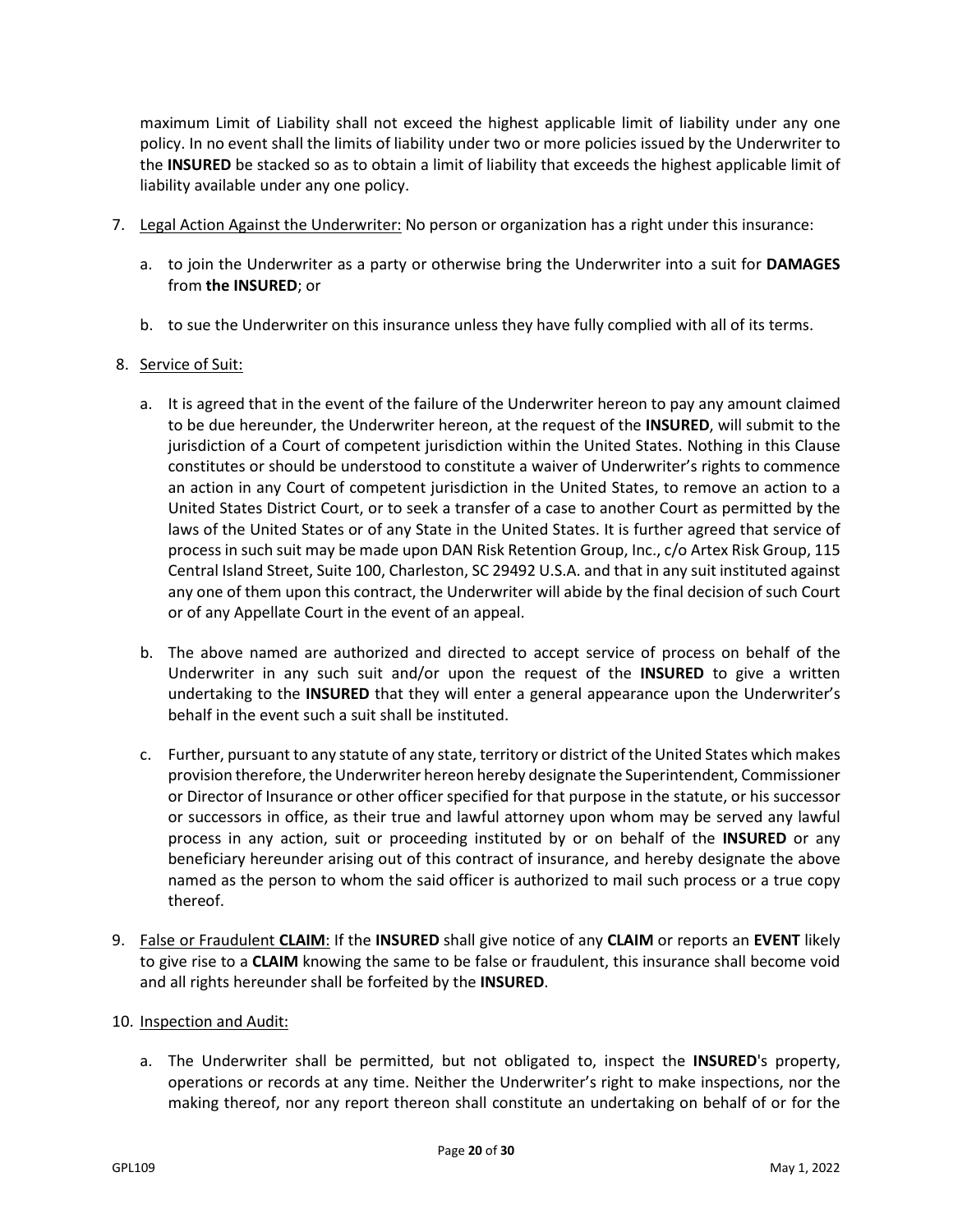benefit of the **INSURED** or others to determine or warrant that such property or operations are safe or healthful or are in compliance with any law, rule or regulation.

- b. The Underwriter may examine and audit the **INSURED**'s books and records at any time during the **POLICY PERIOD** and extensions thereof and within three years after the final termination of this insurance, as far as they relate to the subject matter of this insurance.
- 11. Changes: Notice to any agent or knowledge possessed by any agent or by any other person shall not effect a waiver or a change in any part of this insurance or stop the Underwriter from asserting any right under the terms of this insurance, nor shall the terms of this insurance be waived or changed, except by endorsement issued to form a part of this insurance signed by an authorized representative of the Underwriter.
- 12. Assignment: No assignment of interest under this insurance shall be valid unless the written consent of the Underwriter is endorsed thereon.

# 13. Cancellation and Nonrenewal:

- a. It is understood and agreed that this policy may be canceled by the Underwriter by mailing to the **NAMED INSURED** at the address shown on the Declarations Page written notice stating when, not less than forty-five (45) days thereafter, such cancellation shall be effective, except in the case of cancellation for non-payment of premium, for which written notice stating when, not less than ten (10) days thereafter, such cancellation shall be effective. Proof of mailing notice of cancellation shall be sufficient proof of notice.
- b. Notwithstanding anything contained in this insurance to the contrary this insurance may be cancelled by the **NAMED INSURED** at any time by written notice or by surrender of this policy.
- c. If this insurance is cancelled by or on behalf of the Underwriter, the Underwriter shall retain the pro rata proportion of the premium hereon, except that (a) if this insurance is on an adjustable basis the Underwriter shall receive the earned premium hereon or the pro rata proportion of any minimum premium stipulated herein whichever is the greater and (b) if this insurance is cancelled for nonpayment of premium, the premium shall be considered fully earned on the effective date of the policy and collectible by the Underwriter in full. If this insurance is cancelled by the **NAMED INSURED**, the premium shall be considered fully earned on the effective date of the policy and will not be subject to pro rata refund.
- d. Payment or tender of any unearned premium by the Underwriter shall not be a condition precedent to the effectiveness of cancellation but such payment shall be made as soon as practicable. If the period of limitation relating to the giving of notice is prohibited or made void by any law controlling the construction thereof, such period shall be deemed to be amended so as to be equal to the minimum period of limitation permitted by such law.
- e. This insurance may be non-renewed by the Underwriter in accordance with applicable law. Proof of mailing notice of nonrenewal shall be sufficient proof of notice.

#### **END OF POLICY FORM**

#### **FORMS AND ENDORSEMENTS WHICH ARE PART OF THIS POLICY ARE ATTACHED**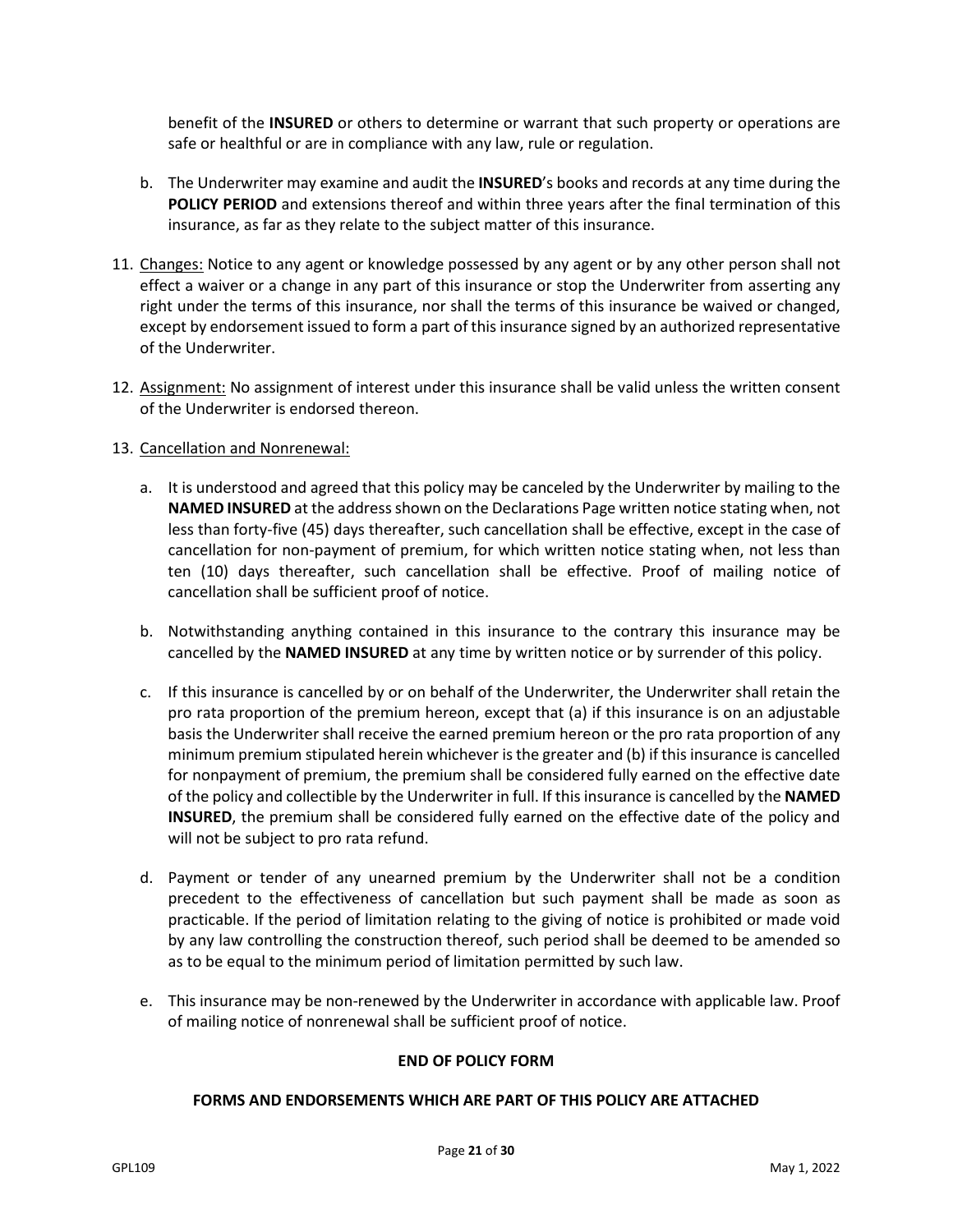#### **NAMED INSURED's PROFESSIONAL STAFF DESIGNATED PERSON**

# **THIS ENDORSEMENT CHANGES THE POLICY. PLEASE READ IT CAREFULLY.**

This endorsement modifies insurance provided under the following:

# **PROFESSIONAL LIABILITY DEFINITIONS PARAGRAPH 6 – INSURED**

The following are the **NAMED INSURED**'s Professional Staff:

#### **SCHEDULE OF NAMED INSURED'S PROFESSIONAL STAFF**

List Name of Person

| <b>NAME</b> | <b>ADDRESS</b> | $\sim$<br>ີ | $-$<br>ັ | 70 <sub>0</sub><br>-- |
|-------------|----------------|-------------|----------|-----------------------|
|             |                |             |          |                       |
|             |                |             |          |                       |

(If no entry appears above, information required to complete this endorsement will be shown on the Declarations Page as applicable to this endorsement.)

The protection afforded to the **NAMED INSURED**'s **Professional** Staff shall in all cases be limited in scope to liability arising out of **PROFESSIONAL SERVICES** provided by a member of the **NAMED INSURED**'s **Professional** Staff. When adding Professional Staff, notice to other **INSURED**s shall be made by giving notice to the **NAMED INSURED**. When making changes to the policy that affect other **INSURED**s, notice to the Professional Staff shall be made by giving notice to the **NAMED INSURED**.

All **INSURED**s share the Limits of Liability established by this policy. The provision of coverage to the **NAMED INSURED's** Professional Staff does not change or increase the Limits of Liability.

Professional Staff must be in active status with their swim or dive training agency for coverage to apply.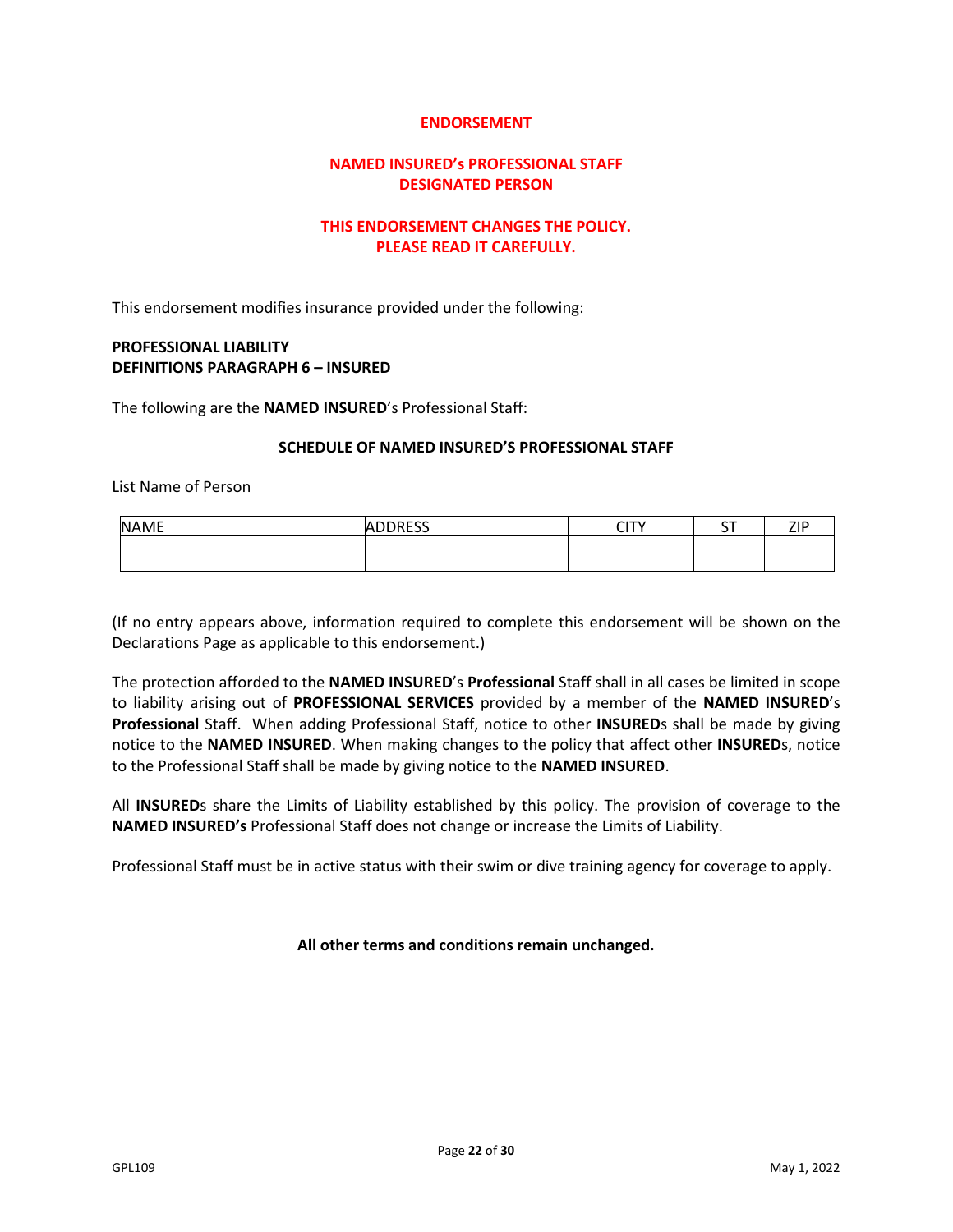#### **TRAINING AGENCY AFFILIATIONS**

#### **THIS ENDORSEMENT CHANGES THE POLICY. PLEASE READ IT CAREFULLY.**

This endorsement modifies insurance provided under the following:

#### **PROFESSIONAL LIABILITY DEFINITIONS PARAGRAPH 6 – INSURED**

The following are the Training Agency Affiliations of the **NAMED INSURED** and the **NAMED INSURED**'s Professional Staff:

#### **SCHEDULE OF TRAINING AGENCY AFFILIATIONS**

Training Agency

| <b>NAME</b> | <b>ADDRESS</b> | CITV<br>ີ | $-$ | 710 |
|-------------|----------------|-----------|-----|-----|
|             |                |           |     |     |
|             |                |           |     |     |

(If no entry appears above, information required to complete this endorsement will be shown on the Declarations Page as applicable to this endorsement.)

The definition of **INSURED** in **DEFINITIONS** paragraph 6 (page 6) is amended to include as an **INSURED** each training agency identified in the Schedule above, subject to the following:

The coverage afforded to these additional **INSUREDS** is limited solely to "vicarious liability" of the additional **INSURED** that is a specific and direct result of a negligent act, error or omission by the **NAMED INSURED** or a member of the **NAMED INSURED**'s professional staff who qualifies as an **INSURED** in rendering or failing to render **PROFESSIONAL SERVICES**. "Vicarious liability" as used in this endorsement means liability that is imposed on the additional **INSURED** solely by virtue of its relationship with the **NAMED INSURED** or a member of the **NAMED INSURED**'s professional staff who qualifies as an **INSURED**, and not due to any act, error or omission of the additional **INSURED**.

This policy does not apply to any **BODILY INJURY** or **PROPERTY DAMAGE** arising from the act, error or omission of any additional **INSURED**, when such act, error or omission is the sole or a contributing cause of the loss.

The additional **INSURED** is entitled to a defense under this policy only if the **CLAIM** against the additional **INSURED** relates exclusively to the additional **INSURED**'s vicarious liability for the negligent act, error or omission of the **NAMED INSURED** or a member of the **NAMED INSURED**'s professional staff who qualifies as an **INSURED** in rendering or failing to render **PROFESSIONAL SERVICES**. If the **CLAIM** also includes allegations of negligent acts, errors, or omissions on the part of the additional **INSURED** or other third parties, this policy will cover only that portion of the total defense costs that can be directly attributable to matters that might lead to an award of damages under this policy.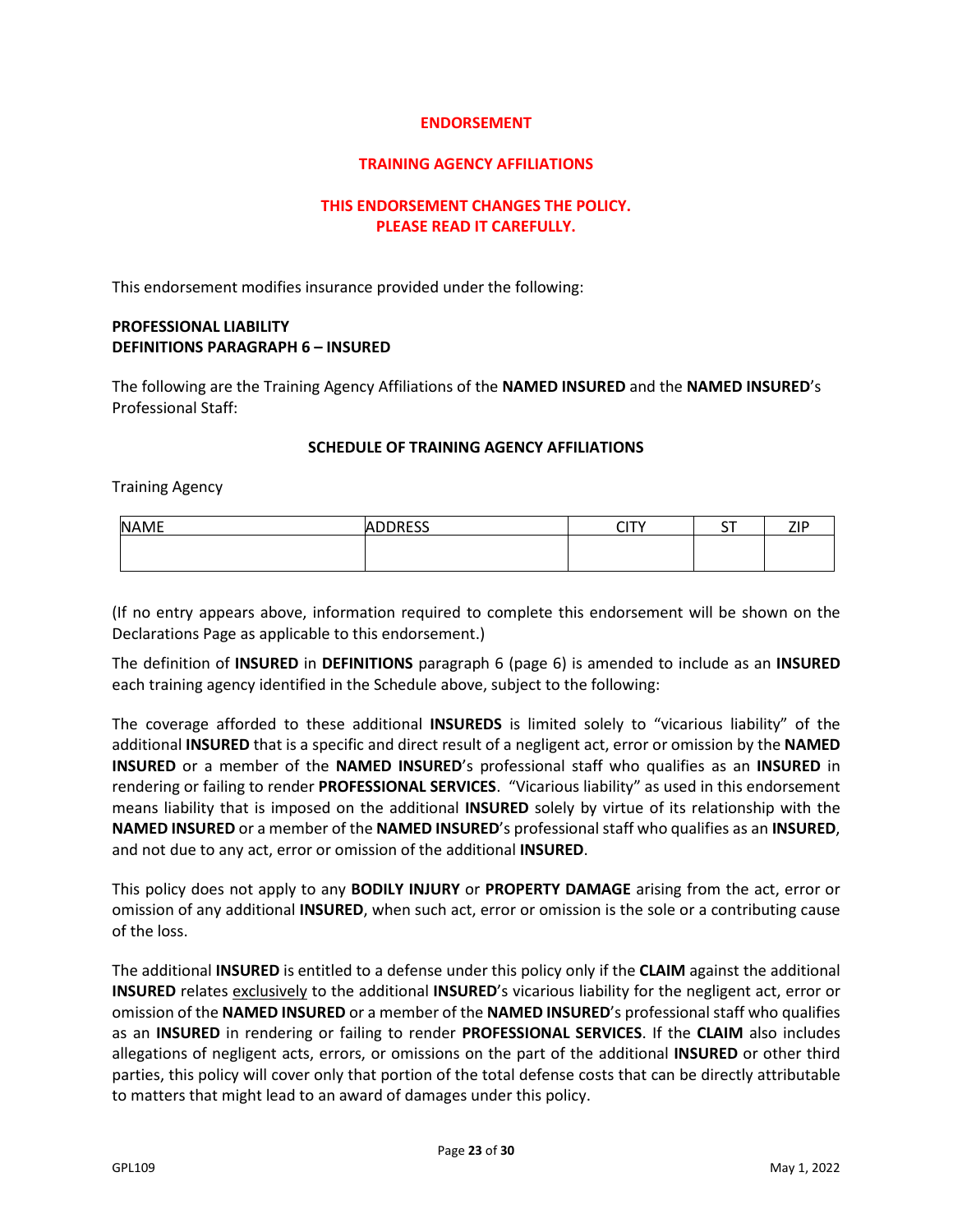In no event is the coverage provided to an additional **INSURED** broader than the underlying coverage provided to the **NAMED INSURED** or a member of the **NAMED INSURED**'s professional staff who qualifies as an **INSURED**. Coverage is provided for an additional **INSURED**'s vicarious liability only if the negligent act, error or omission resulting in vicarious liability is covered under this policy.

In accordance with the terms and conditions of the policy and as more fully explained in the policy, as soon as practicable, each **INSURED** must give us prompt notice of any occurrence which may result in a **CLAIM**, forward all legal papers to us, cooperate in the defense of any actions, and otherwise comply with all of the policy's terms and conditions. Failure to comply with this provision may, at our option, result in the claim or "suit" being denied.

All **INSUREDS** share the Limits of Liability established by this policy. The provision of coverage to an additional **INSURED** does not change or increase the Limits of Liability.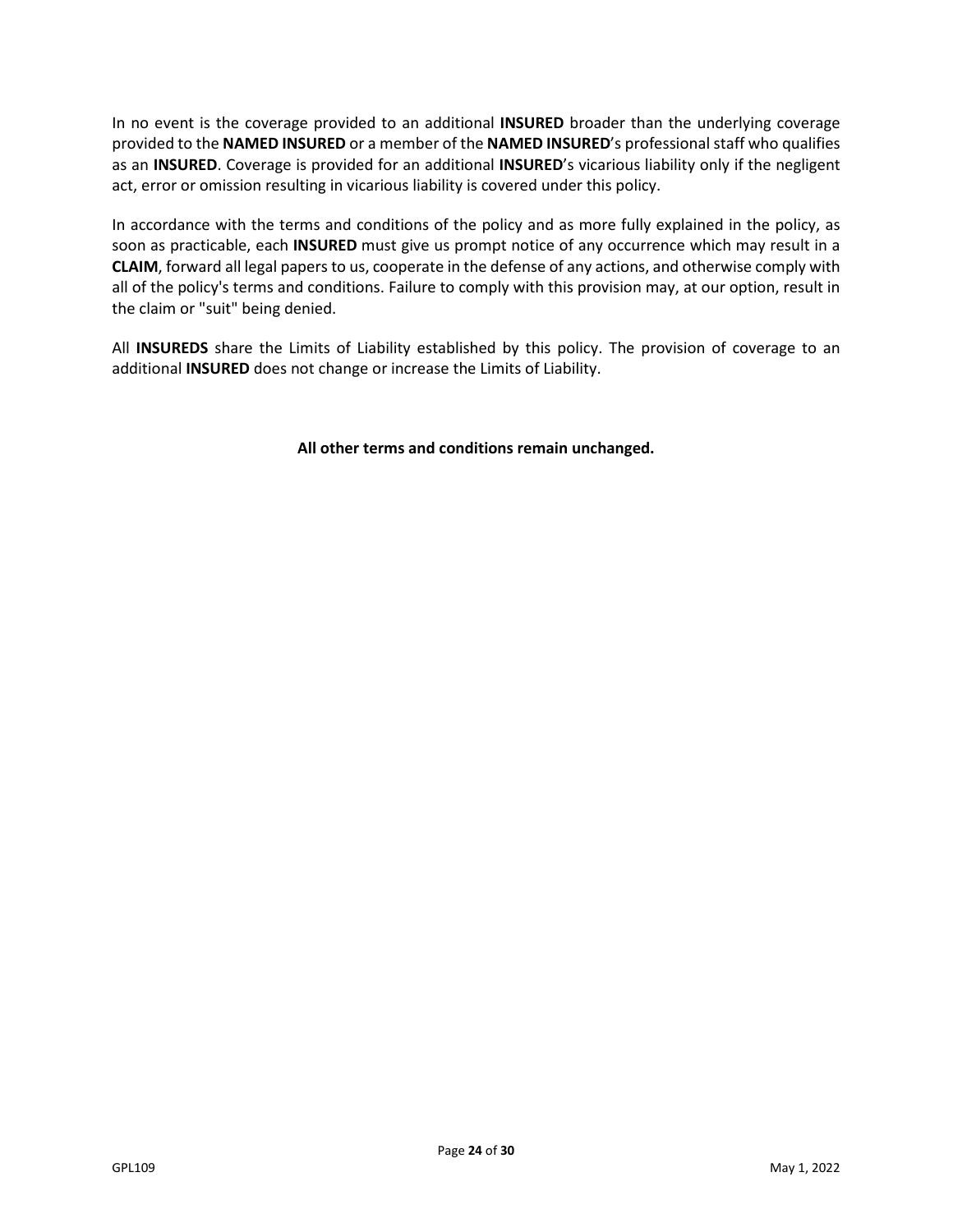#### **ADDITIONAL INSURED DESIGNATED PERSON OR ORGANIZATION**

# **THIS ENDORSEMENT CHANGES THE POLICY. PLEASE READ IT CAREFULLY.**

This endorsement modifies insurance provided under the following:

#### **PROFESSIONAL LIABILITY DEFINITIONS - PARAGRAPH 6 – INSURED**

The following persons or organizations shall be additional **INSUREDS**:

#### **SCHEDULE OF ADDITIONAL INSUREDS**

List Name of Person or Organization

| <b>NAME</b> | <b>ADDRESS</b> | $\sim$<br>ີ | $\sim$<br><u>.</u> | <b>710</b><br>-- |
|-------------|----------------|-------------|--------------------|------------------|
|             |                |             |                    |                  |
|             |                |             |                    |                  |

(If no entry appears above, information required to complete this endorsement will be shown on the Declarations Page as applicable to this endorsement.)

The definition of **INSURED** in **DEFINITIONS** paragraph 6 (page 6) is amended to include as an **INSURED** each person or organization identified in the Schedule above, subject to the following:

The coverage afforded to these additional **INSUREDS** is limited solely to "vicarious liability" of the additional **INSURED** that is a specific and direct result of a negligent act, error or omission by the **NAMED INSURED** or a member of the **NAMED INSURED**'s professional staff who qualifies as an **INSURED** in rendering or failing to render **PROFESSIONAL SERVICES**. "Vicarious liability" as used in this endorsement means liability that is imposed on the additional **INSURED** solely by virtue of its relationship with the **NAMED INSURED** or a member of the **NAMED INSURED**'s professional staff who qualifies as an **INSURED**, and not due to any act, error or omission of the additional **INSURED**.

This policy does not apply to any **BODILY INJURY** or **PROPERTY DAMAGE** arising from the act, error or omission of any additional **INSURED**, when such act, error or omission is the sole or a contributing cause of the loss.

The additional **INSURED** is entitled to a defense under this policy only if the **CLAIM** against the additional **INSURED** relates exclusively to the additional **INSURED**'s vicarious liability for the negligent act, error or omission of the **NAMED INSURED** or a member of the **NAMED INSURED**'s professional staff who qualifies as an **INSURED** in rendering or failing to render **PROFESSIONAL SERVICES**. If the **CLAIM** also includes allegations of negligent acts, errors, or omissions on the part of the additional **INSURED** or other third parties, this policy will cover only that portion of the total defense costs that can be directly attributable to matters that might lead to an award of damages under this policy.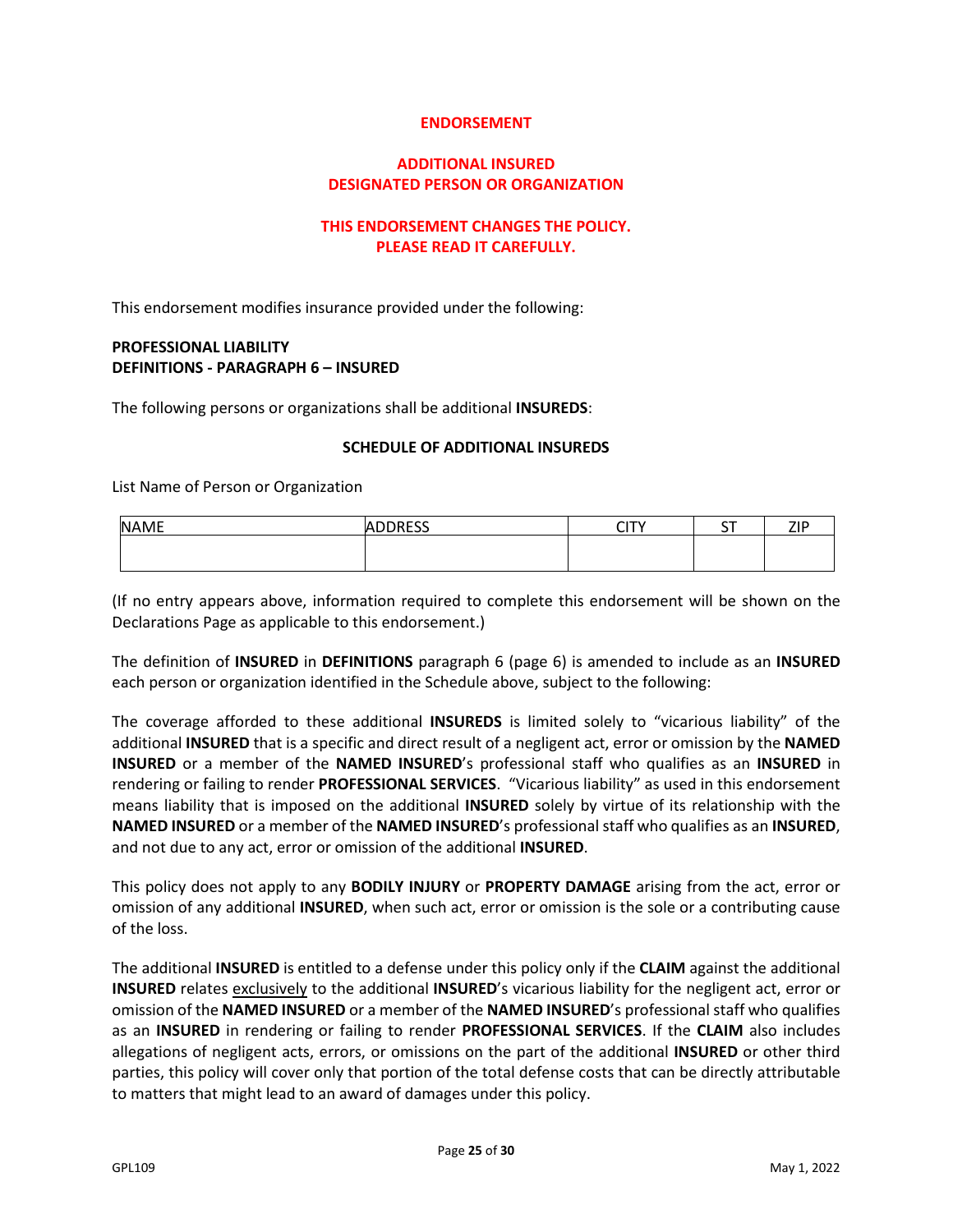In no event is the coverage provided to an additional **INSURED** broader than the underlying coverage provided to the **NAMED INSURED** or a member of the **NAMED INSURED**'s professional staff who qualifies as an **INSURED**. Coverage is provided for an additional **INSURED**'s vicarious liability only if the negligent act, error or omission resulting in vicarious liability is covered under this policy.

In accordance with the terms and conditions of the policy and as more fully explained in the policy, as soon as practicable, each **INSURED** must give us prompt notice of any occurrence which may result in a **CLAIM**, forward all legal papers to us, cooperate in the defense of any actions, and otherwise comply with all of the policy's terms and conditions. Failure to comply with this provision may, at our option, result in the claim or "suit" being denied.

All **INSURED**s share the Limits of Liability established by this policy. The provision of coverage to an additional **INSURED** does not change or increase the Limits of Liability.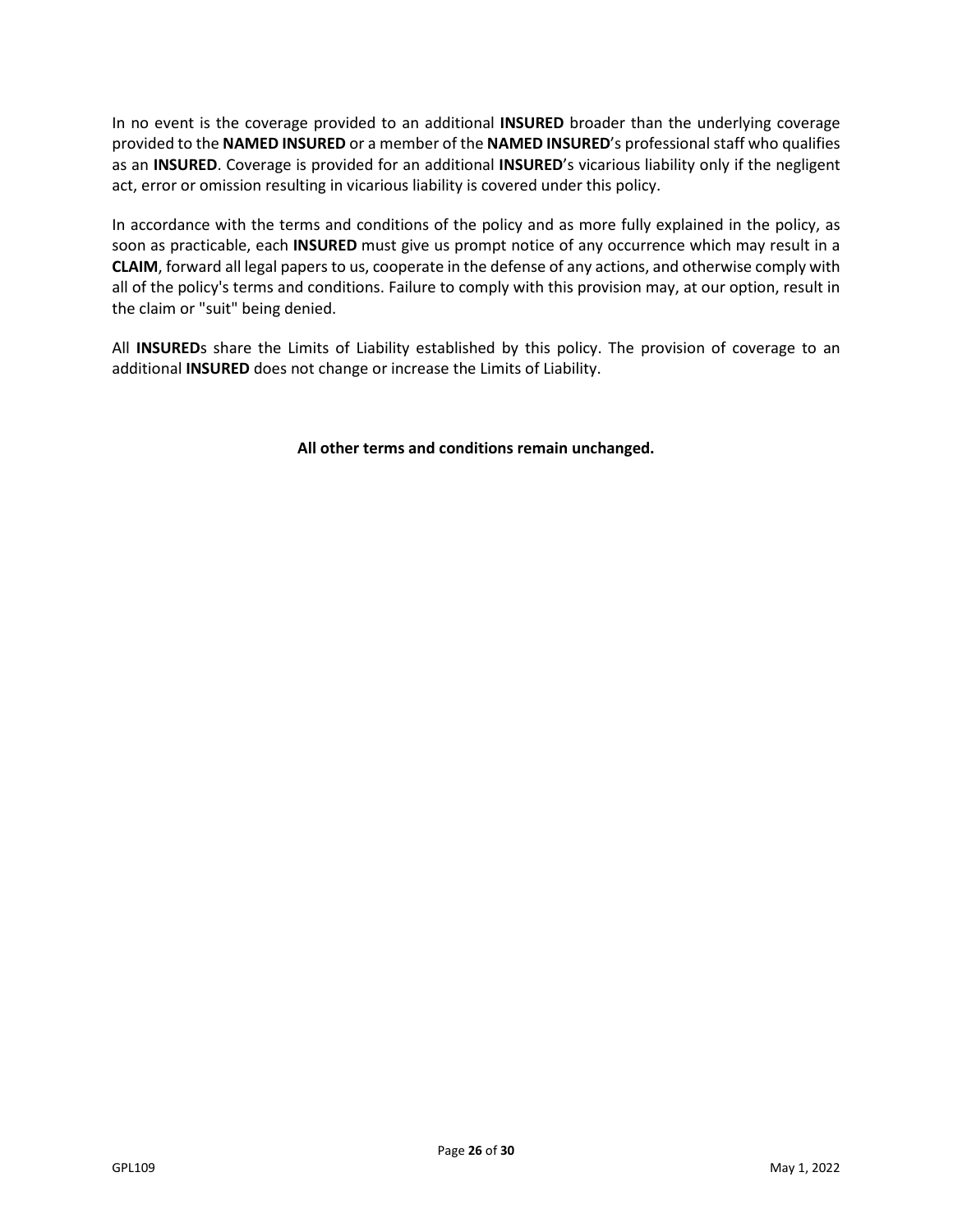#### **CYLINDER INSPECTION INSTRUCTION ENDORSEMENT**

# **THIS ENDORSEMENT CHANGES THE POLICY. PLEASE READ IT CAREFULLY.**

This endorsement modifies the Exclusions section of the insurance as follows:

In consideration of the payment of the additional premium shown on the Declarations Page, it is understood and agreed that Additional Exclusion 23 of this policy DOES NOT apply and coverage is extended to include any **CLAIM** against an **INSURED** arising out of **CYLINDER INSPECTION INSTRUCTION**. This Cylinder Inspection Instruction endorsement only applies to those **INSURED**s who have purchased the Cylinder Inspection Instruction option and paid the associated additional premium.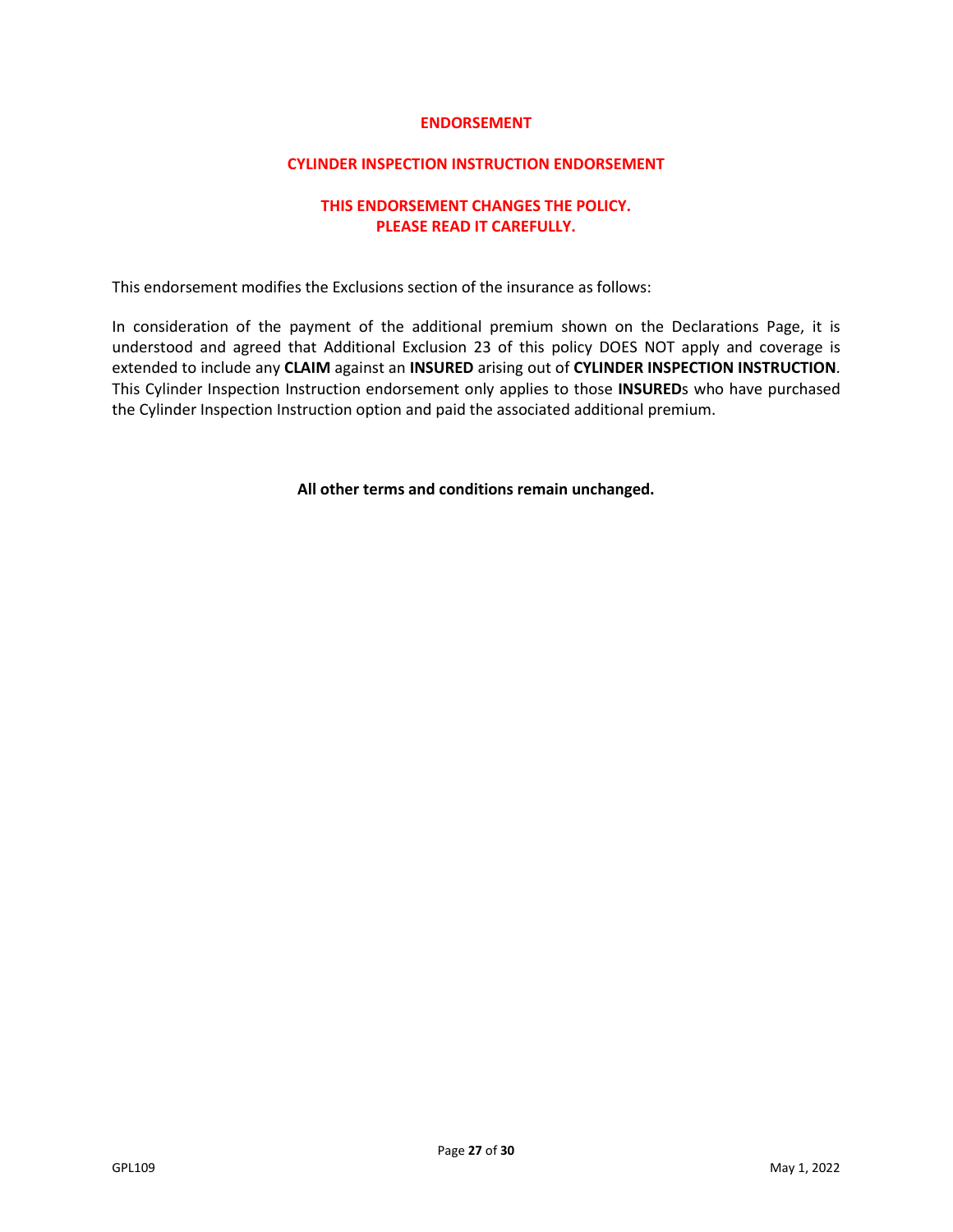#### **WATER-BASED PERFORMANCES AND DAM OR RESERVOIR ENDORSEMENT**

# **THIS ENDORSEMENT CHANGES THE POLICY. PLEASE READ IT CAREFULLY.**

This endorsement modifies the Exclusions section of the insurance as follows:

It is understood and agreed that Additional Exclusion 18(a) of this policy DOES NOT apply and coverage is extended to include any **CLAIM** against an **INSURED** arising out of **PROFESSIONAL SERVICES** provided to a **PARTICIPANT** who is participating in water-based performances such as in an aquarium or aquatic theatre.

It is understood and agreed that Additional Exclusion 18(d) of this policy DOES NOT apply and coverage is extended to include any **CLAIM** against an **INSURED** arising out of **PROFESSIONAL SERVICES** provided to a **PARTICIPANT** where the premises or operations involve a dam or reservoir.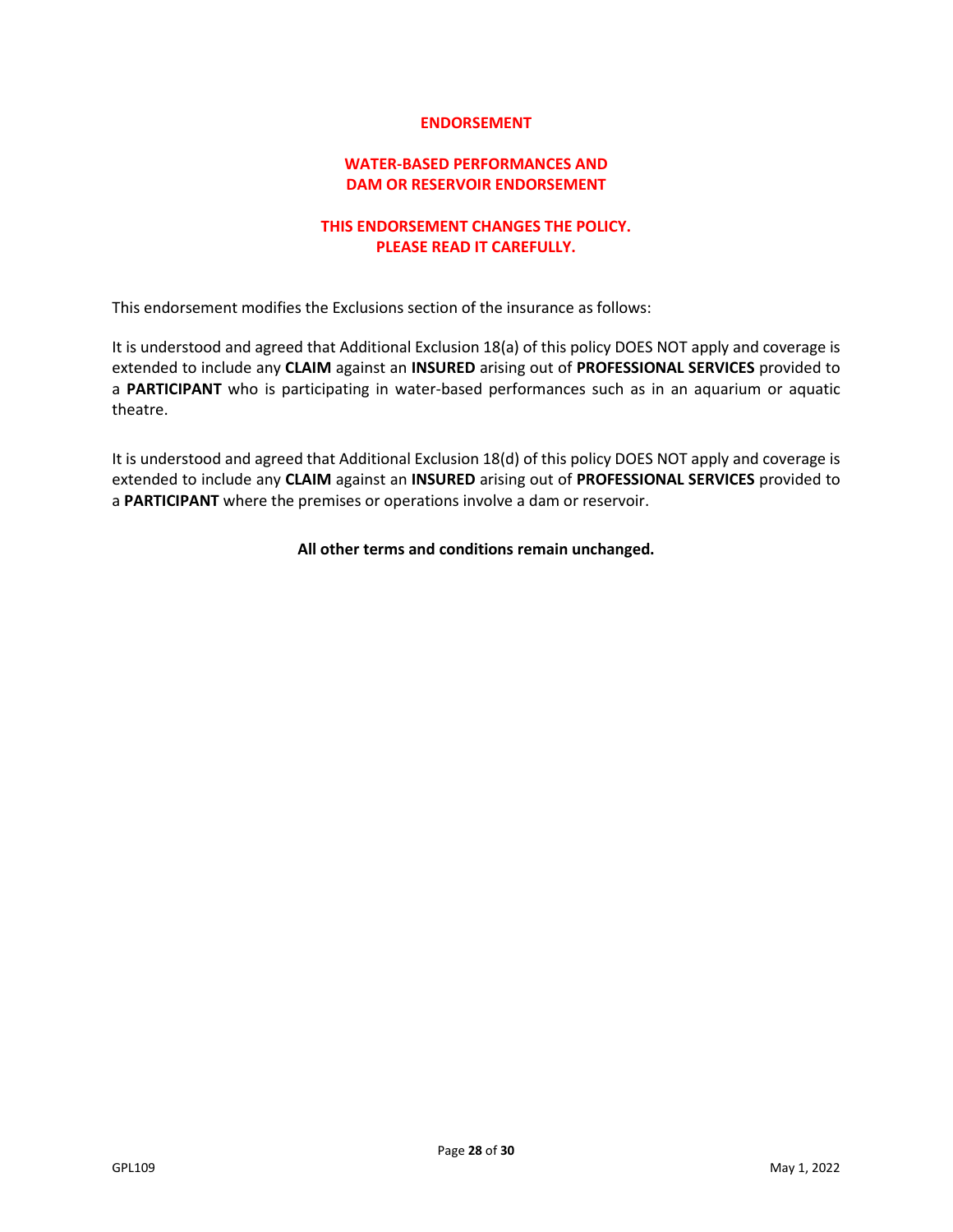#### **AAUS ENDORSEMENT**

# **THIS ENDORSEMENT CHANGES THE POLICY. PLEASE READ IT CAREFULLY.**

This endorsement modifies the insurance as follows:

# **PROFESSIONAL LIABILITY POLICY AND CERTIFICATE**

In consideration of the payment of the additional premium shown on the Declarations Page, it is agreed that the policy and certificate are amended to include the following:

To be eligible for this endorsement, the **INSURED** must be at all times during the **POLICY PERIOD**:

- a. an "Organizational Member" or AAUS Dive Safety Officer ("DSO") in good standing with both The American Academy of Underwater Science ("AAUS") and their underlying certification agency, and
- b. an Instructor, Divemaster, or the equivalent, with an internationally recognized certification agency, and
- c. not a Temporary or Visiting Diver as defined under the 2016 AAUS Standards.

#### **DEFINITIONS PARAGRAPH 10 – PROFESSIONAL SERVICES**

For purposes of the coverage provided by this endorsement **PROFESSIONAL SERVICES** shall include the instruction or supervision of a **PARTICIPANT** engaged in any activity sanctioned by the American Academy of Underwater Sciences (AAUS); provided the **INSURED** follows the standards and safety manuals of both the AAUS and the **INSURED's** underlying certification agency in providing services to a **PARTICIPANT**. Sanctioned activities shall specifically include:

- a. use of the following tools: underwater power tools, full face mask, hazmat equipment, lift bags and reels; and
- b. the following types of diving: decompression diving, zero visibility diving, blue water diving, ice diving, saturation diving, cave or cavern diving.